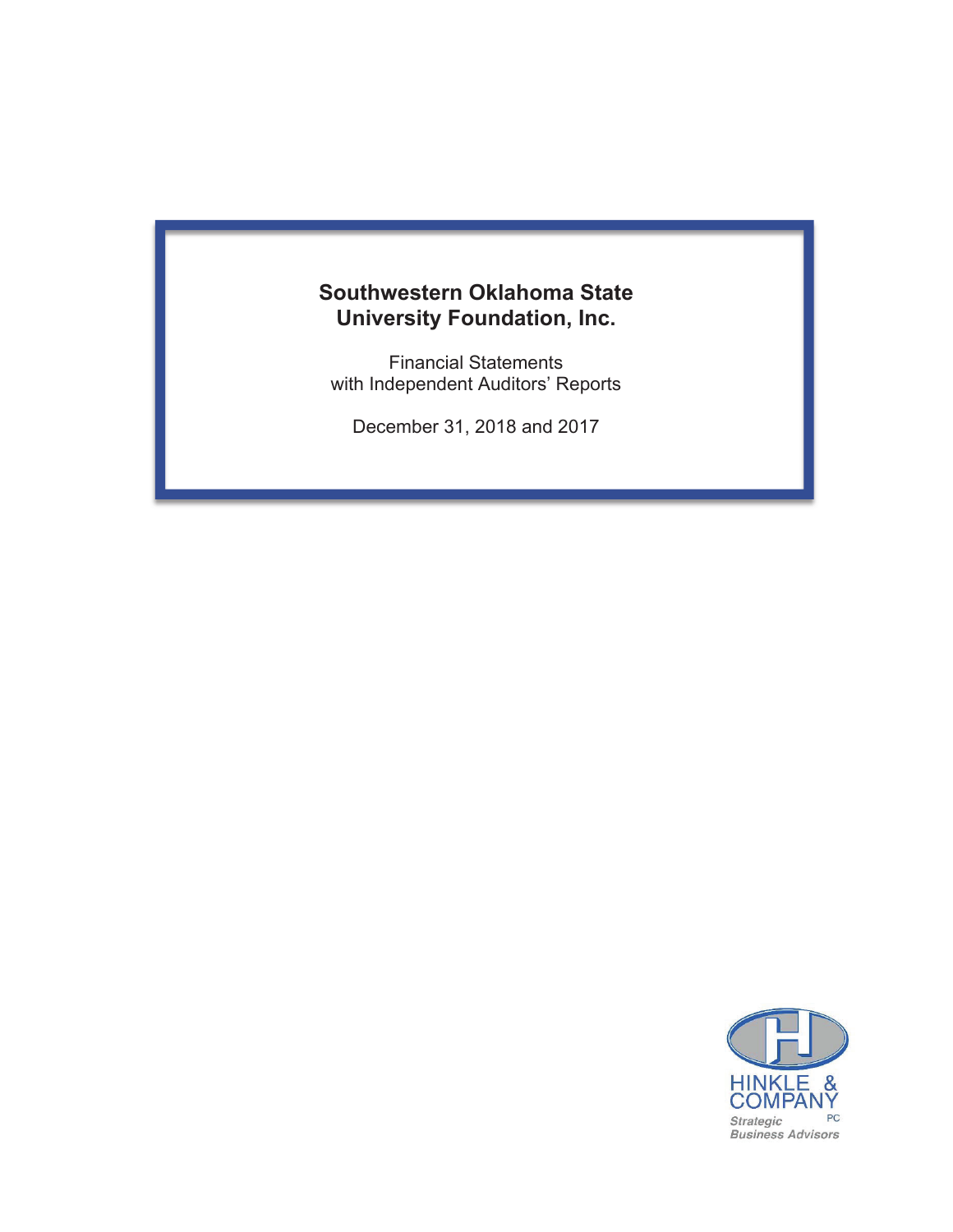# **Southwestern Oklahoma State University Foundation, Inc. Table of Contents December 31, 2018 and 2017**

| <b>Financial Statements</b> |  |  |  |  |  |  |
|-----------------------------|--|--|--|--|--|--|
|                             |  |  |  |  |  |  |
|                             |  |  |  |  |  |  |
|                             |  |  |  |  |  |  |
|                             |  |  |  |  |  |  |
|                             |  |  |  |  |  |  |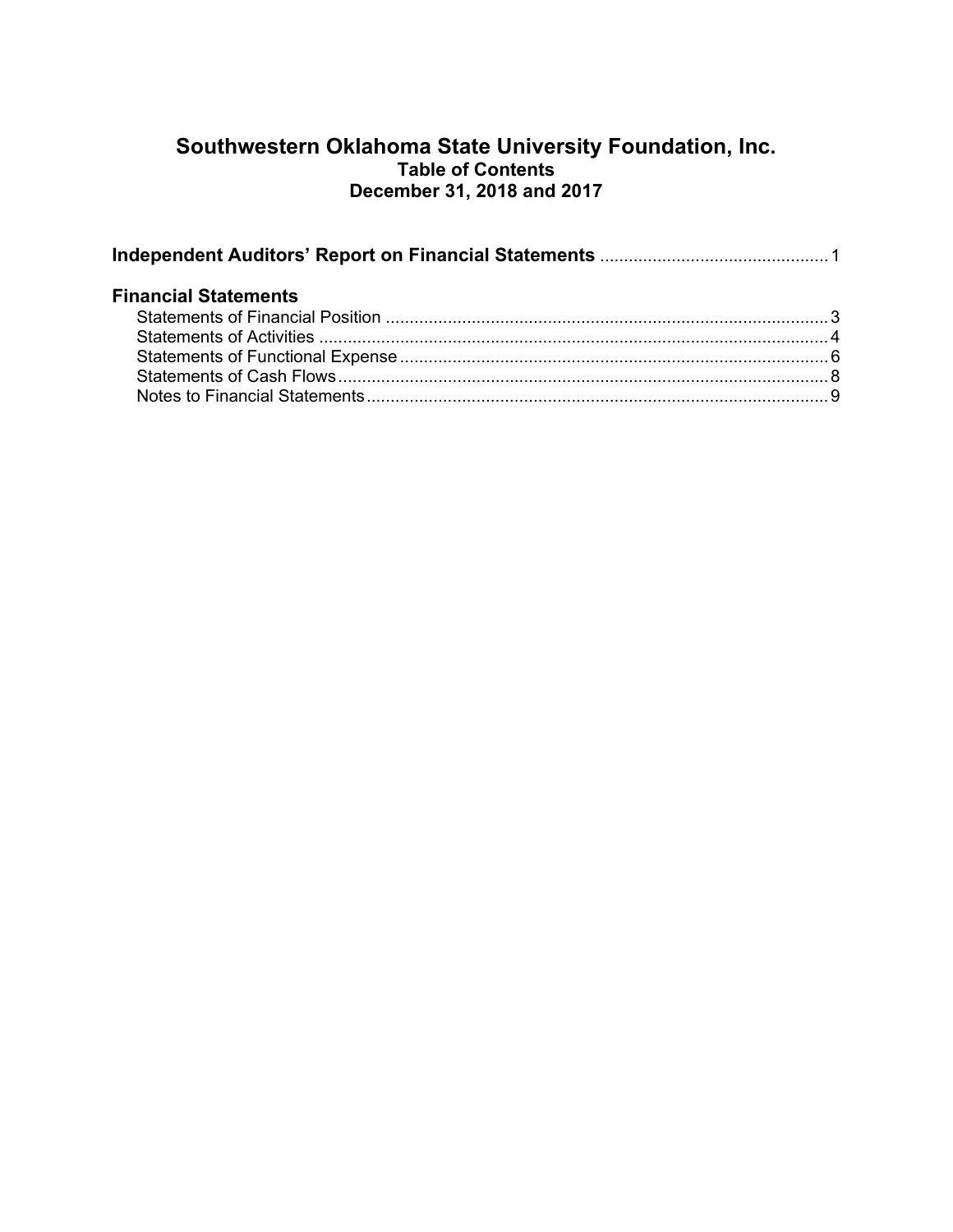

# **Independent Auditors' Report on Financial Statements**

Board of Trustees Southwestern Oklahoma State University Foundation, Inc. Weatherford, Oklahoma

#### **Report on the Financial Statements**

We have audited the accompanying financial statements of Southwestern Oklahoma State University Foundation, Inc., which comprise the statements of financial position as of December 31, 2018 and 2017, the related statements of activities, functional expenses, and cash flows for the years then ended and the related notes to the financial statements.

#### **Management's Responsibility for the Financial Statements**

Management is responsible for the preparation and fair presentation of these financial statements in accordance with accounting principles generally accepted in the United States of America; this includes the design, implementation and maintenance of internal control relevant to the preparation and fair presentation of financial statements that are free from material misstatement, whether due to fraud or error.

#### **Auditors' Responsibility**

Our responsibility is to express an opinion on these financial statements based on our audits. We conducted our audits in accordance with auditing standards generally accepted in the United States of America and Government Auditing Standards issued by the Comptroller General of the United States. Those standards require that we plan and perform the audit to obtain reasonable assurance about whether the financial statements are free from material misstatement.

An audit involves performing procedures to obtain audit evidence about the amounts and disclosures in the financial statements. The procedures selected depend on the auditors' judgment, including the assessment of the risks of material misstatement of the financial statements, whether due to fraud or error. In making those risk assessments, the auditor considers internal control relevant to the entity's preparation and fair presentation of the financial statements in order to design audit procedures that are appropriate in the circumstances, but not for the purpose of expressing an opinion on the effectiveness of the entity's internal control. Accordingly, we express no such opinion.

5028 E. 101st Street Tulsa, OK 74137 TEL: 918.492.3388 FAX: 918.492.4443 www.hinklecpas.com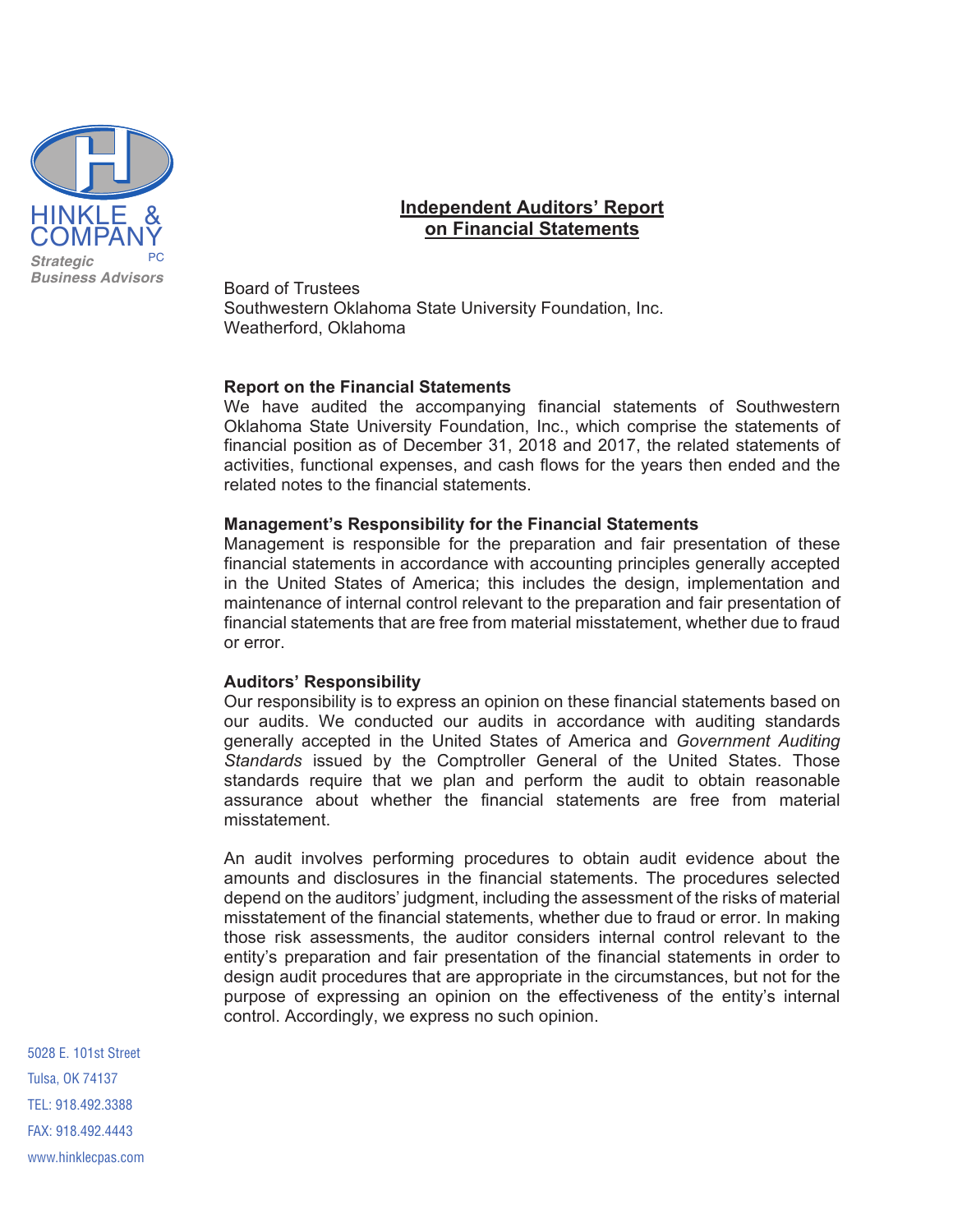**Board of Trustees** Southwestern Oklahoma State University Foundation, Inc. Page 2

An audit also includes evaluating the appropriateness of accounting policies used and the reasonableness of significant accounting estimates made by management, as well as evaluating the overall presentation of the financial statements. We believe that the audit evidence we have obtained is sufficient and appropriate to provide a basis for our audit opinion.

#### **2D**

In our opinion, the financial statements referred to above present fairly, in all material respects, the respective financial position of the Southwestern Oklahoma State University Foundation, Inc. as of December 31, 2018 and 2017 and the changes in its net assets and its cash flows for the years then ended, in accordance with accounting principles generally accepted in the United States of America.

Hitle & Company.pc

Tulsa, Oklahoma September 27, 2019

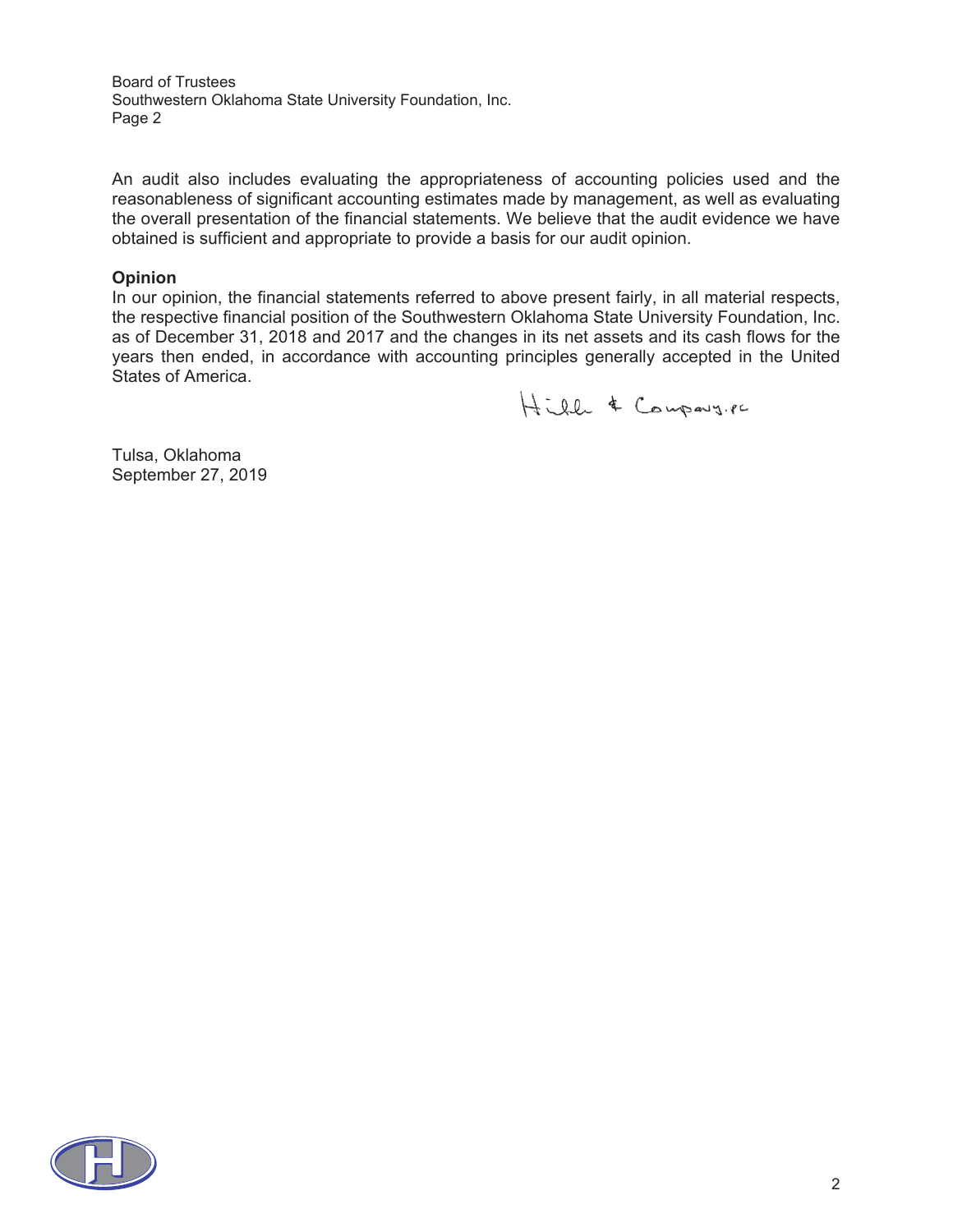# **Southwestern Oklahoma State University Foundation Statements of Financial Position Years Ended December 31, 2018 and 2017**

|                                                   | 2018          | 2017          |
|---------------------------------------------------|---------------|---------------|
| <b>Assets</b>                                     |               |               |
| Cash and cash equivalents                         | \$<br>441,096 | \$<br>401,302 |
| Contributions receivable                          | 414,045       | 73,305        |
| Investments                                       | 20,406,719    | 22,070,782    |
| Cash value, life insurance                        | 125,210       | 119,926       |
| Beneficial interest in perpetual trust            | 1,189,883     | 1,309,533     |
| Capital assets, net                               | 737,645       | 600,784       |
| Other assets                                      | 7,812         | 10,416        |
| <b>Total Assets</b>                               | 23,322,410    | 24,586,048    |
|                                                   |               |               |
| <b>Liabilities</b>                                |               |               |
| Accounts payable and accrued expenses             | 54,826        | 3,162         |
| Accounts payable to related party                 |               | 134,183       |
| <b>Total Liabilities</b>                          | 54,826        | 137,345       |
| <b>Net Assets</b>                                 |               |               |
| Without donor restrictions                        |               |               |
| Board-designated endowment                        |               |               |
| Specific purposes                                 | 718,285       | 764,948       |
| General                                           | 12,854        | 11,785        |
| Undesignated                                      | 26,425        | 345,273       |
| With donor restrictions                           | 22,510,020    | 23,326,697    |
| Total net assets                                  | 23,267,584    | 24,448,703    |
|                                                   |               |               |
| <b>Total Liabilities and</b><br><b>Net Assets</b> | \$23,322,410  | \$24,586,048  |
|                                                   |               |               |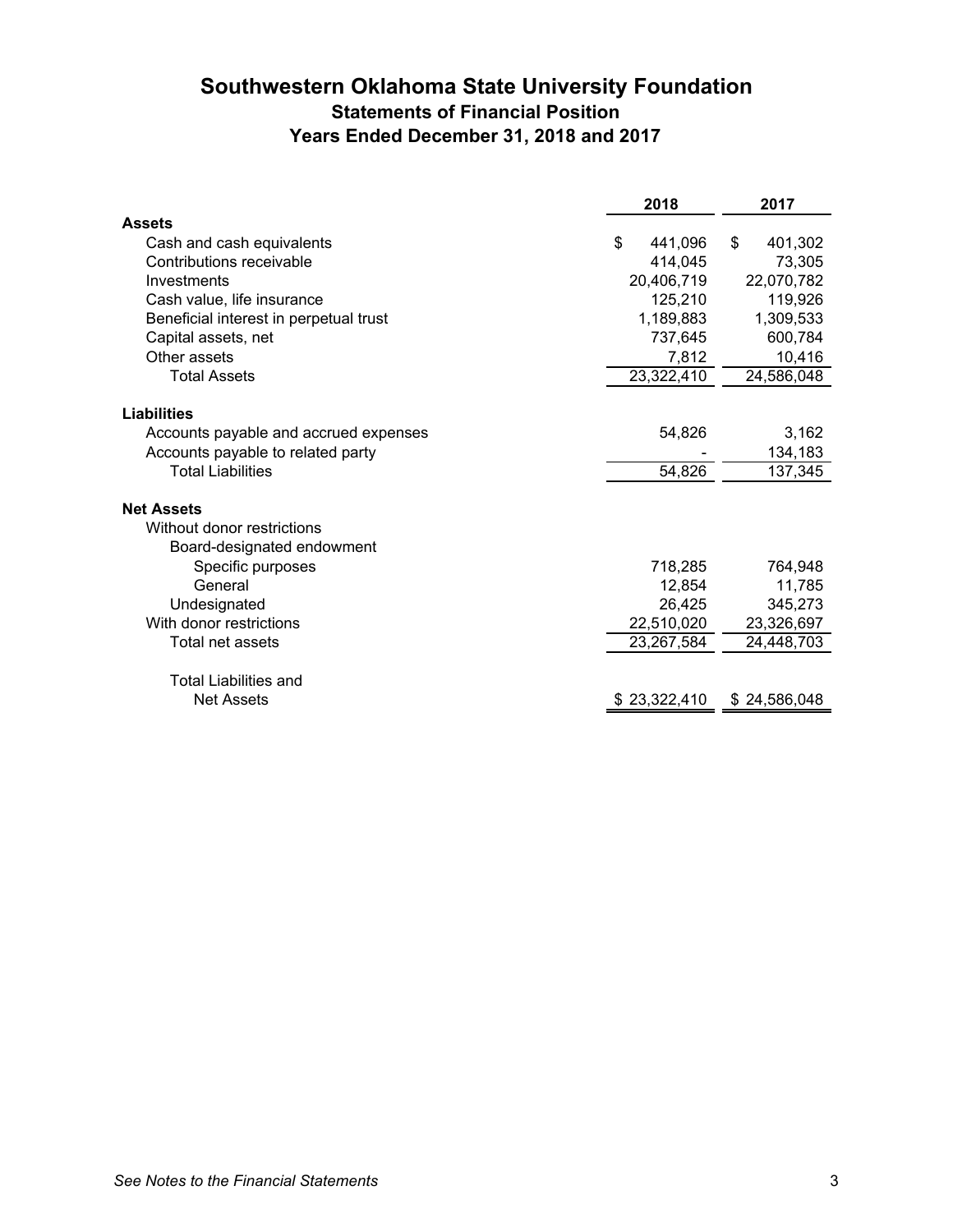# **Southwestern Oklahoma State University Foundation Statements of Activities Years Ended December 31, 2018 and 2017**

|                                               | 2018 |                                                        |    |                     |    |               |
|-----------------------------------------------|------|--------------------------------------------------------|----|---------------------|----|---------------|
|                                               |      | <b>Without</b><br>With<br><b>Donor</b><br><b>Donor</b> |    |                     |    |               |
|                                               |      | <b>Restrictions</b>                                    |    | <b>Restrictions</b> |    | <b>Total</b>  |
| <b>Revenues</b>                               |      |                                                        |    |                     |    |               |
| Contributions                                 | \$   | 288,036                                                | \$ | 1,244,679           | \$ | 1,532,715     |
| In-kind contributions                         |      | 557,446                                                |    |                     |    | 557,446       |
| Sponsorship revenue                           |      | 200,000                                                |    |                     |    | 200,000       |
| Program service revenue                       |      | 221,358                                                |    |                     |    | 221,358       |
| Rent income                                   |      | 70,250                                                 |    |                     |    | 70,250        |
| Investment income                             |      | 49,638                                                 |    | 368,671             |    | 418,309       |
| Net appreciation on investments               |      | (209, 763)                                             |    | (1,510,256)         |    | (1,720,019)   |
| Net appreciation on perpetual trust           |      |                                                        |    | (49, 650)           |    | (49, 650)     |
| Other income                                  |      | 20,263                                                 |    | 1,980               |    | 22,243        |
| Foundation fund management fee                |      | 130,166                                                |    | (130, 166)          |    |               |
| Net assets released from restrictions         |      | 693,726                                                |    | (693, 726)          |    |               |
| <b>Total Revenues</b>                         |      | 2,021,120                                              |    | (768, 468)          |    | 1,252,652     |
| <b>Expenses</b>                               |      |                                                        |    |                     |    |               |
| Program services                              |      | 1,595,627                                              |    |                     |    | 1,595,627     |
| Supporting services                           |      |                                                        |    |                     |    |               |
| Management and general                        |      | 459,945                                                |    |                     |    | 459,945       |
| Fundraising                                   |      | 378,199                                                |    |                     |    | 378,199       |
| <b>Total Expenses</b>                         |      | 2,433,771                                              |    |                     |    | 2,433,771     |
|                                               |      |                                                        |    |                     |    |               |
| <b>Change in Net Assets, before Transfers</b> |      | (412, 651)                                             |    | (768, 468)          |    | (1, 181, 119) |
| <b>Transfers</b>                              |      | 48,209                                                 |    | (48, 209)           |    |               |
| <b>Change in Net Assets</b>                   |      | (364, 442)                                             |    | (816, 677)          |    | (1, 181, 119) |
| Net Assets, Beginning of Year                 |      | 1,122,006                                              |    | 23,326,697          |    | 24,448,703    |
| Net Assets, End of Year                       | \$   | 757,564                                                |    | \$22,510,020        |    | \$23,267,584  |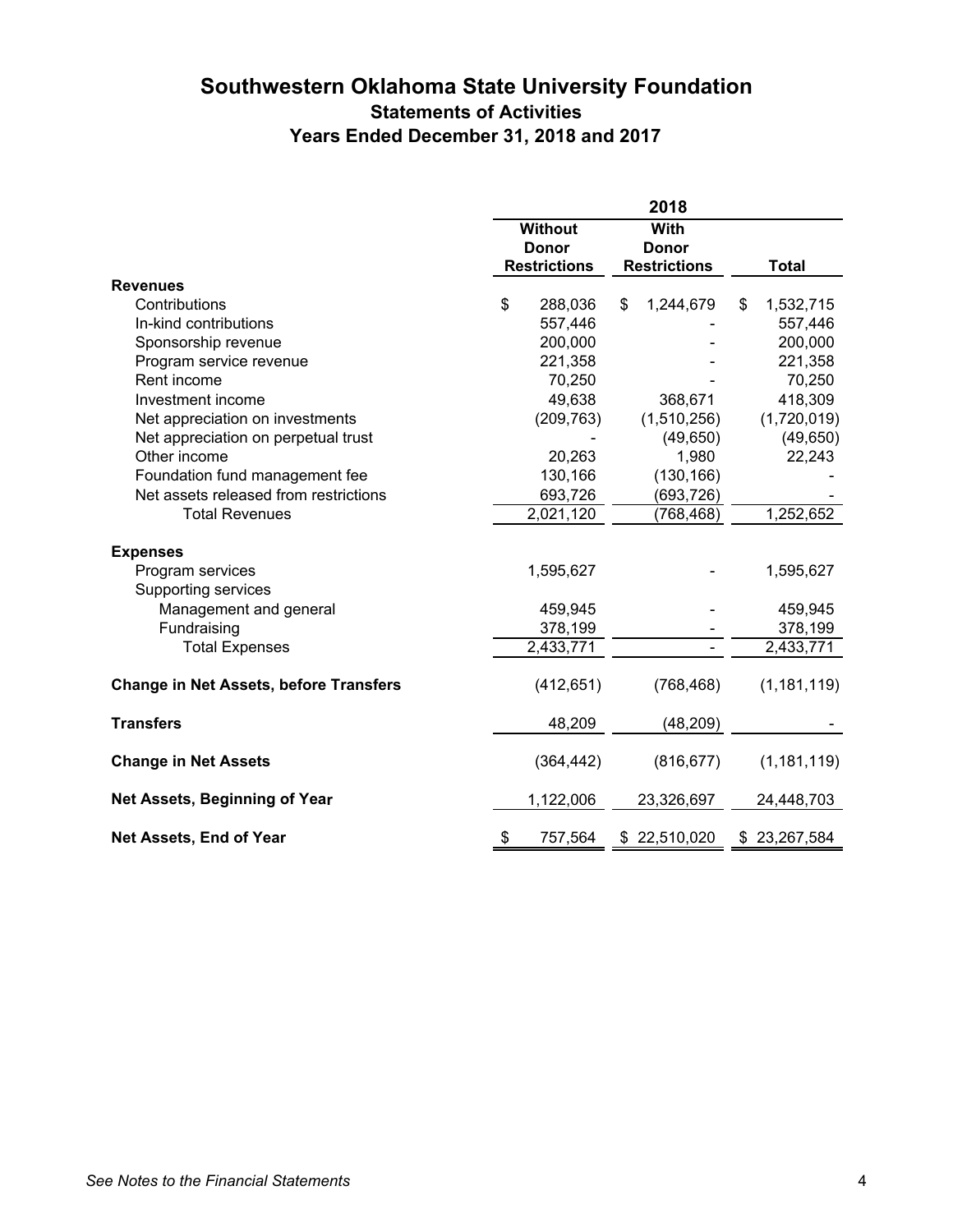# **Southwestern Oklahoma State University Foundation Statements of Activities Years Ended December 31, 2018 and 2017**

|                                               | 2017 |                                |    |                      |    |              |
|-----------------------------------------------|------|--------------------------------|----|----------------------|----|--------------|
|                                               |      | <b>Without</b><br><b>Donor</b> |    | With<br><b>Donor</b> |    |              |
|                                               |      | <b>Restrictions</b>            |    | <b>Restrictions</b>  |    | <b>Total</b> |
| <b>Revenues</b>                               |      |                                |    |                      |    |              |
| Contributions                                 | \$   | 109,821                        | \$ | 798,663              | \$ | 908,484      |
| In-kind contributions                         |      | 521,437                        |    |                      |    | 521,437      |
| Sponsorship revenue                           |      | 200,000                        |    |                      |    | 200,000      |
| Program service revenue                       |      | 417,221                        |    |                      |    | 417,221      |
| Rent income                                   |      | 70,000                         |    |                      |    | 70,000       |
| Investment income                             |      | 42,388                         |    | 299,899              |    | 342,287      |
| Net appreciation on investments               |      | 338,425                        |    | 2,403,774            |    | 2,742,199    |
| Net appreciation on perpetual trust           |      |                                |    | 164,577              |    | 164,577      |
| Other income                                  |      | 9,911                          |    | 2,223                |    | 12,134       |
| Foundation fund management fee                |      | 112,364                        |    | (112, 364)           |    |              |
| Net assets released from restrictions         |      | 704,158                        |    | (704, 158)           |    |              |
| <b>Total Revenues</b>                         |      | 2,525,725                      |    | 2,852,614            |    | 5,378,339    |
|                                               |      |                                |    |                      |    |              |
| <b>Expenses</b>                               |      |                                |    |                      |    |              |
| Program services                              |      | 1,477,419                      |    |                      |    | 1,477,419    |
| Supporting services                           |      |                                |    |                      |    |              |
| Management and general                        |      | 481,023                        |    |                      |    | 481,023      |
| Fundraising                                   |      | 300,909                        |    |                      |    | 300,909      |
| <b>Total Expenses</b>                         |      | 2,259,351                      |    |                      |    | 2,259,351    |
| <b>Change in Net Assets, before Transfers</b> |      | 266,374                        |    | 2,852,614            |    | 3,118,988    |
| <b>Transfers</b>                              |      | 192,450                        |    | (192, 450)           |    |              |
| <b>Change in Net Assets</b>                   |      | 458,824                        |    | 2,660,164            |    | 3,118,988    |
| Net Assets, Beginning of Year                 |      | 663,182                        |    | 20,666,533           |    | 21,329,715   |
| Net Assets, End of Year                       | \$   | 1,122,006                      |    | \$23,326,697         |    | \$24,448,703 |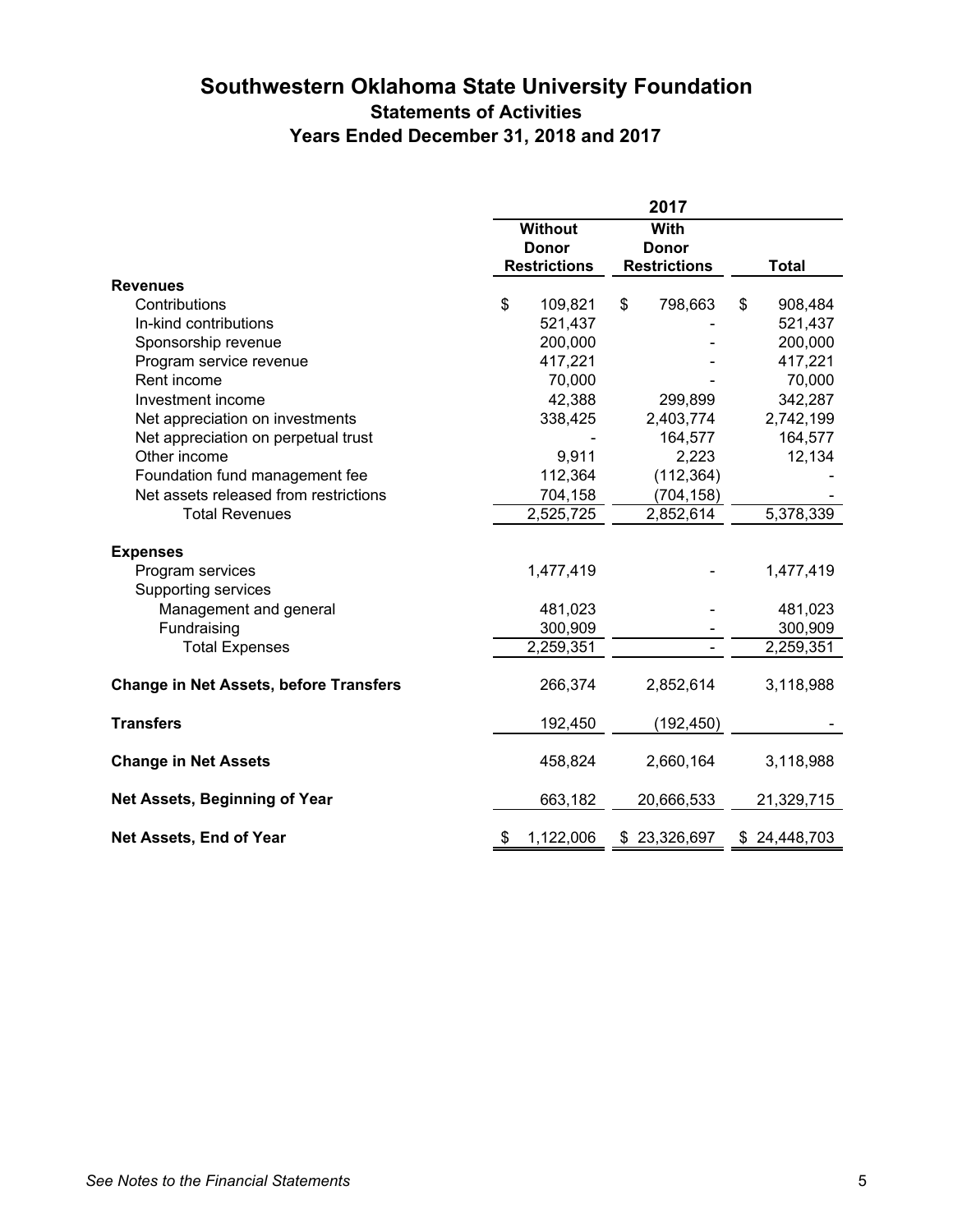# **Southwestern Oklahoma State University Foundation Statements of Functional Expenses Years Ended December 31, 2018 and 2017**

|                                | 2018                       |                                |                    |                 |  |  |  |
|--------------------------------|----------------------------|--------------------------------|--------------------|-----------------|--|--|--|
|                                | Program<br><b>Services</b> | <b>Management</b><br>& General | <b>Fundraising</b> | <b>Total</b>    |  |  |  |
| Accounting software and fees   | \$                         | \$<br>120                      | \$                 | \$<br>120       |  |  |  |
| Advertising and promotion      | 7,492                      |                                | 7,563              | 15,055          |  |  |  |
| Amortization                   |                            | 11,334                         |                    | 11,334          |  |  |  |
| Audit & tax return preparation |                            | 17,025                         |                    | 17,025          |  |  |  |
| Conferences/meetings           | 2,156                      | 5,032                          | 8,440              | 15,628          |  |  |  |
| Depreciation                   |                            | 19,499                         |                    | 19,499          |  |  |  |
| Donor recognition              |                            |                                | 8,513              | 8,513           |  |  |  |
| Fundraising software & fees    |                            |                                | 197,407            | 197,407         |  |  |  |
| Insurance                      |                            | 11,245                         |                    | 11,245          |  |  |  |
| Legal fees                     |                            | 3,565                          |                    | 3,565           |  |  |  |
| Occupancy                      |                            | 246,500                        | 21,921             | 268,421         |  |  |  |
| Office expenses                | 4,191                      | 23,835                         |                    | 28,026          |  |  |  |
| Other expenses                 | 10,751                     |                                | 4,975              | 15,726          |  |  |  |
| Program services               | 668,259                    |                                |                    | 668,259         |  |  |  |
| Salary, wages and benefits     | 124,013                    | 121,411                        | 121,412            | 366,836         |  |  |  |
| Scholarships                   | 577,990                    |                                |                    | 577,990         |  |  |  |
| Sponsorship                    | 200,000                    |                                |                    | 200,000         |  |  |  |
| Travel                         | 775                        | 379                            | 7,968              | 9,122           |  |  |  |
| <b>Total Expenses</b>          | 1,595,627<br>\$            | 459,945<br>\$                  | 378,199<br>\$      | 2,433,771<br>\$ |  |  |  |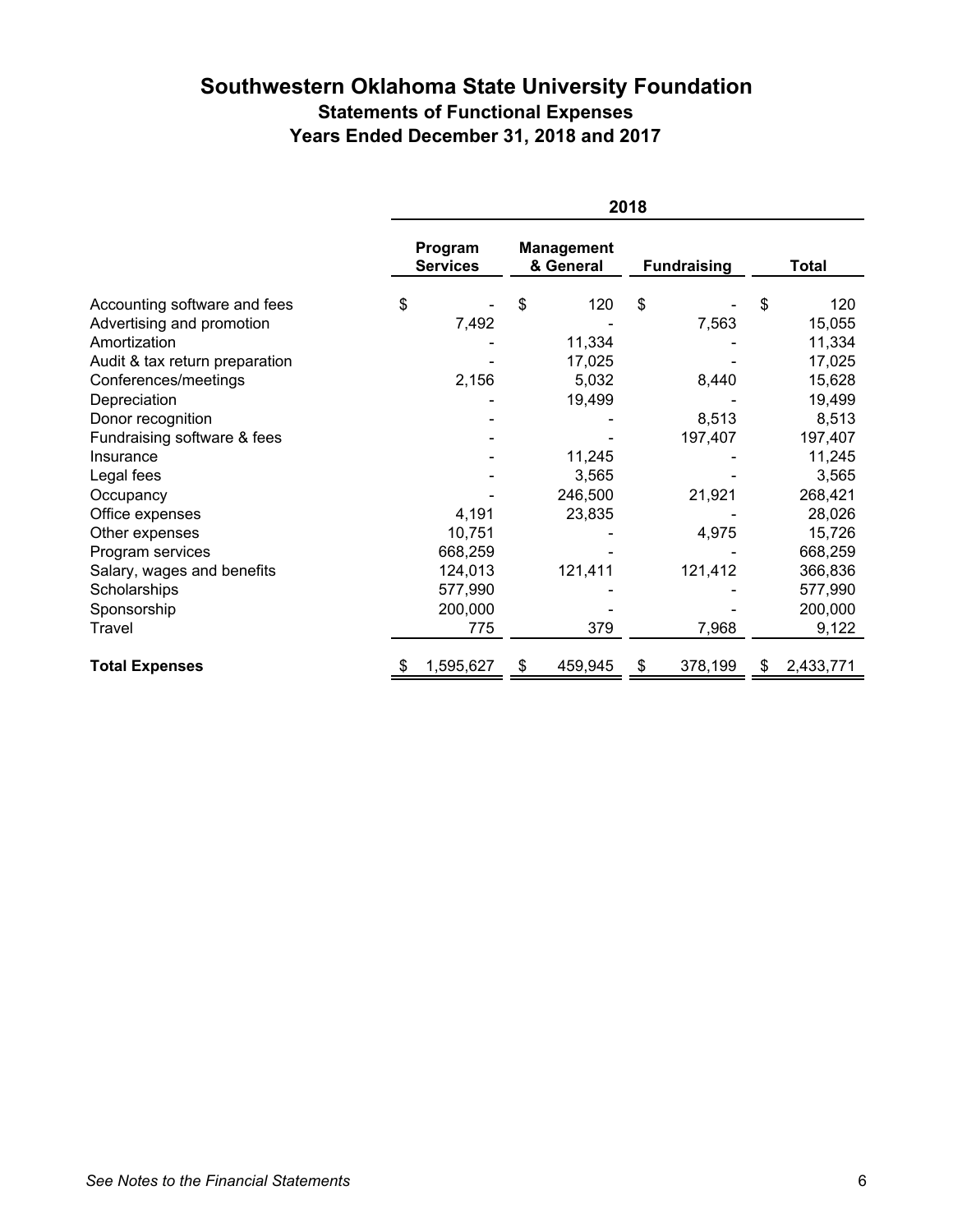# **Southwestern Oklahoma State University Foundation Statements of Functional Expenses Years Ended December 31, 2018 and 2017**

|                                         | 2017                       |           |    |                                |    |                    |   |              |
|-----------------------------------------|----------------------------|-----------|----|--------------------------------|----|--------------------|---|--------------|
|                                         | Program<br><b>Services</b> |           |    | <b>Management</b><br>& General |    | <b>Fundraising</b> |   | <b>Total</b> |
| Accounting software and fees            | \$                         |           | \$ | 12,114                         | \$ |                    | S | 12,114       |
| Advertising and promotion               |                            | 5,496     |    |                                |    | 14,467             |   | 19,963       |
| Amortization (of gifted mineral rights) |                            |           |    | 2,604                          |    |                    |   | 2,604        |
| Audit & tax return preparation          |                            |           |    | 17,025                         |    |                    |   | 17,025       |
| Conferences/meetings                    |                            | 3,079     |    | 5,898                          |    | 7,379              |   | 16,356       |
| Depreciation                            |                            |           |    | 20,257                         |    |                    |   | 20,257       |
| Donor recognition                       |                            |           |    |                                |    | 9,136              |   | 9,136        |
| Fundraising software & fees             |                            |           |    |                                |    | 123,816            |   | 123,816      |
| Insurance                               |                            |           |    | 10,977                         |    |                    |   | 10,977       |
| Legal fees                              |                            |           |    | 13,709                         |    |                    |   | 13,709       |
| Occupancy                               |                            |           |    | 246,500                        |    | 6,672              |   | 253,172      |
| Office expenses                         |                            | 9,440     |    | 11,979                         |    |                    |   | 21,419       |
| Other expenses                          |                            | 10,792    |    |                                |    |                    |   | 10,792       |
| Program services                        |                            | 496,376   |    |                                |    |                    |   | 496,376      |
| Salary, wages and benefits              |                            | 74,057    |    | 134,958                        |    | 137,886            |   | 346,901      |
| Scholarships                            |                            | 477,432   |    |                                |    |                    |   | 477,432      |
| Sponsorship                             |                            | 400,000   |    |                                |    |                    |   | 400,000      |
| Travel                                  |                            | 747       |    | 5,002                          |    | 1,553              |   | 7,302        |
| <b>Total Expenses</b>                   | \$                         | 1,477,419 |    | 481,023                        |    | 300,909            |   | 2,259,351    |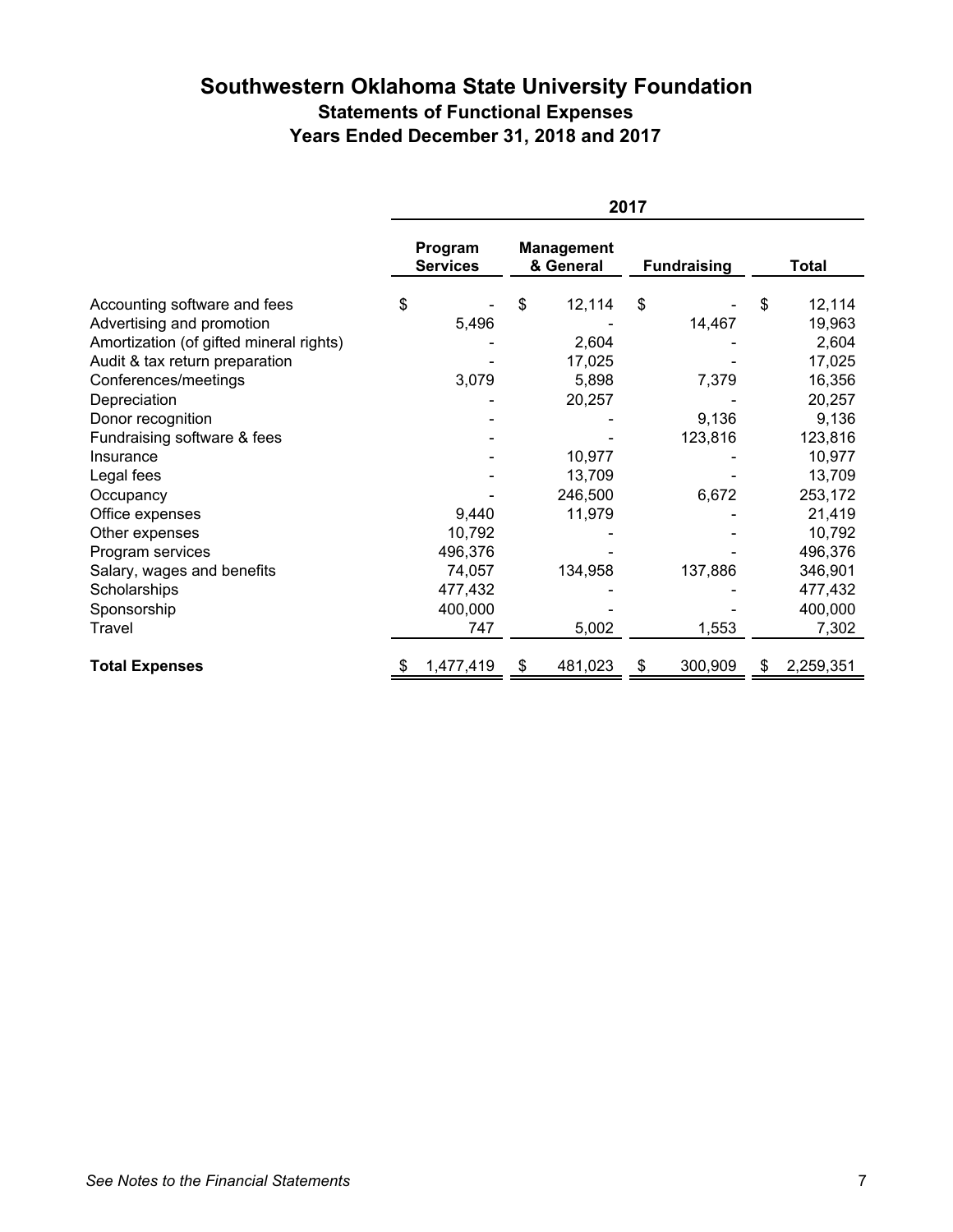# **Southwestern Oklahoma State University Foundation Statements of Cash Flows Years Ended December 31, 2018 and 2017**

| <b>Cash Flows from Operating Activities</b>              | 2018                | 2017            |
|----------------------------------------------------------|---------------------|-----------------|
| Increase in net assets                                   | \$<br>(1, 181, 119) | \$<br>3,118,988 |
| Adjustments to reconcile increase in net assets to net   |                     |                 |
| cash provided by operating activities                    |                     |                 |
| Depreciation                                             | 19,499              | 20,257          |
| Amortization                                             | 2,604               | 2,604           |
| Net Depreciation (appreciation) on investments           | 1,720,019           | (2,742,199)     |
| Appreciation in cash surrender value of life insurance   | (5,284)             | (5, 513)        |
| (Gain) Loss on disposal of gifted property held for sale | (8,096)             | 4,207           |
| Contributions restricted for endowment                   | (504, 764)          | (347, 054)      |
| Non-cash contribution                                    |                     | (103, 403)      |
| Gain on beneficial interest in perpetual trust           | 119,650             | (94, 577)       |
| Changes in                                               |                     |                 |
| Contributions receivable                                 | (340, 740)          | 26,717          |
| Accounts receivable                                      |                     | 685             |
| Accounts payable and accrued expenses                    | 51,664              | (2, 110)        |
| Accounts payable to related party                        | (134, 183)          | 89,491          |
| Net Cash Used in Operating Activities                    | (260, 750)          | (31, 907)       |
| <b>Cash Flows from Investing Activities</b>              |                     |                 |
| Purchase of investments                                  | (5,465,417)         | (6,459,023)     |
| Proceeds from sales and maturities of investments        | 5,409,461           | 6,249,260       |
| Purchase of capital assets                               | (156, 360)          |                 |
| Gain on assets sold                                      | 8,096               | 15,793          |
| Net Cash Used in Investing Activities                    | (204, 220)          | (193,970)       |
| <b>Cash Flows from Financing Activities</b>              |                     |                 |
| Contributions restricted for endowment                   | 504,764             | 347,054         |
| Net Cash Provided by Financing Activities                | 504,764             | 347,054         |
| Net Increase (Decrease) in Cash and Cash Equivalents     | 39,794              | 121,177         |
| Cash and Cash Equivalents at Beginning of Year           | 401,302             | 280,125         |
| Cash and Cash Equivalents at End of Year                 | \$<br>441,096       | \$<br>401,302   |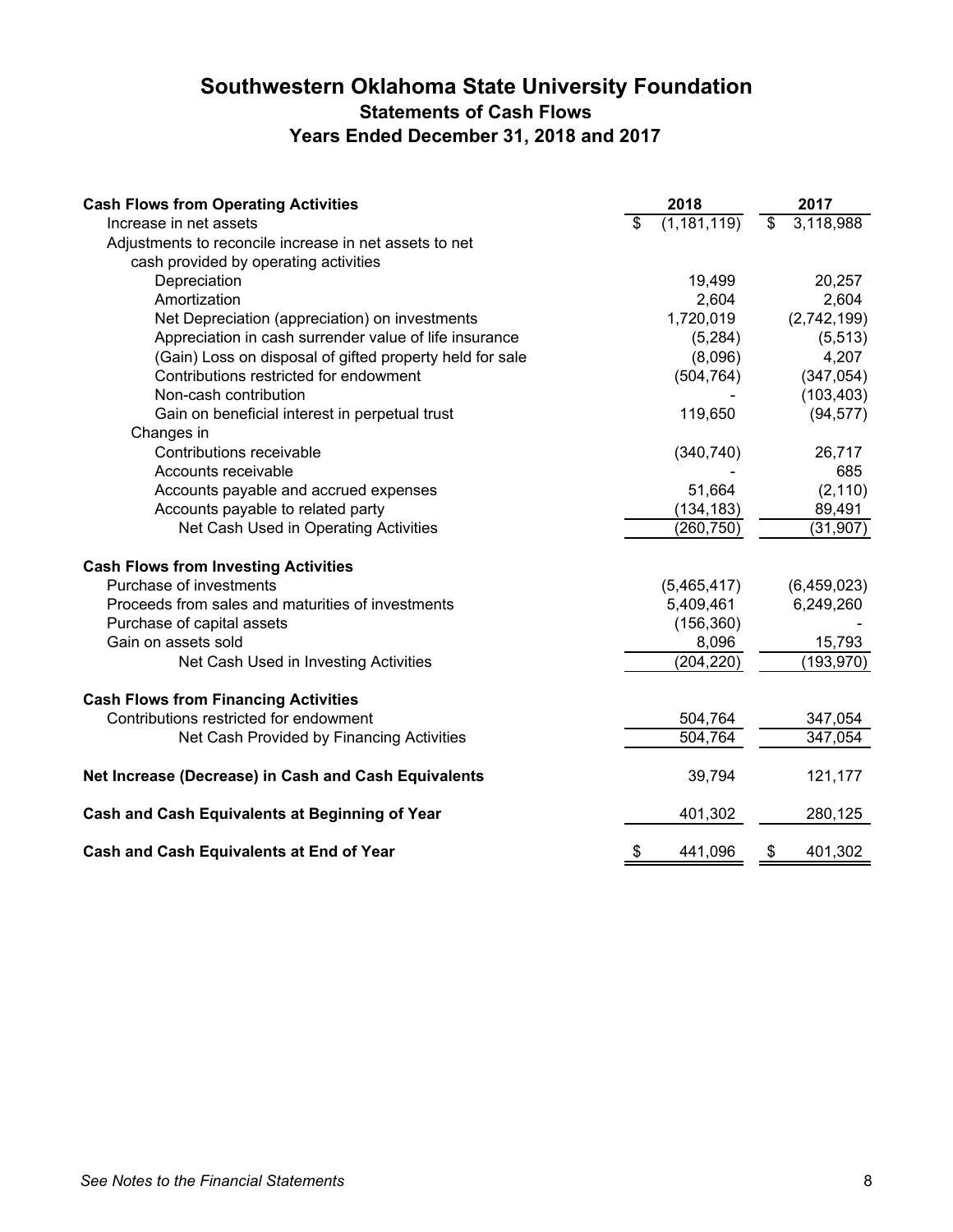# **Note 1: Summary of Significant Accounting Policies**

# *Organization*

Southwestern Oklahoma State University Foundation, Inc. (the "Foundation") is organized for the benefit of Southwestern Oklahoma State University (the "University"), Weatherford, Oklahoma, branch campus in Sayre, Oklahoma, its faculty, its student body, and its programs. The Foundation provides scholarships and support and enhances the further development of the University. The Foundation receives contributions from the public which are generally to be used for the benefit of the University. The Foundation also receives certain program service revenues which support the various departmental activities at the University.

The Foundation acts primarily as a fundraising organization, soliciting, receiving, managing, and disbursing contributions on behalf of the University. Distributions of amounts held in the funds of the Foundation are subject to the approval of the Foundation and the availability of monies. Accordingly, the accompanying financial statements generally reflect expenditures which have been submitted to and approved by the Foundation as of the financial reporting date.

Although the University does not control the timing or amount of receipts from the Foundation, the majority of the Foundation's resources and related income are restricted by donors for the benefit of the University. Because these restricted resources held by the Foundation can only be used by, or for the benefit of, the University, the Foundation is considered a component unit of the University and is discretely presented in the University's financial statements.

### *Accounting Standards Codification*

The Foundation follows the Financial Accounting Standards Board ("FASB") Accounting Standards Codification ("ASC"). The ASC provides the single source of authoritative accounting principles generally accepted in the United States of America ("U.S. GAAP") for nongovernmental entities and supersedes all other previously issued non-SEC accounting and reporting guidance.

### *Basis of Presentation*

The Foundation's financial statements have been prepared on the accrual basis of accounting in accordance with U.S. GAAP, and accordingly reflect all significant receivables, payables and other assets and liabilities. To ensure the observance of limitations and restrictions placed on the use of available resources, the Foundation maintains its accounts in accordance with the principles and practices of fund accounting. Fund accounting is the process by which resources for various purposes are classified for accounting purposes into funds that are maintained in accordance with the activities or objectives of the Foundation.

### *Net Asset Classification*

The Uniform Prudent Management of Institutional Funds Act of 2006 ("UPMIFA") was enacted in the state of Oklahoma effective November 1, 2007 ("OK UPMIFA"). The Foundation's Board of Trustees (the "Trustees") interpretation of OK UPMIFA and other required endowment disclosures are included in Note 8.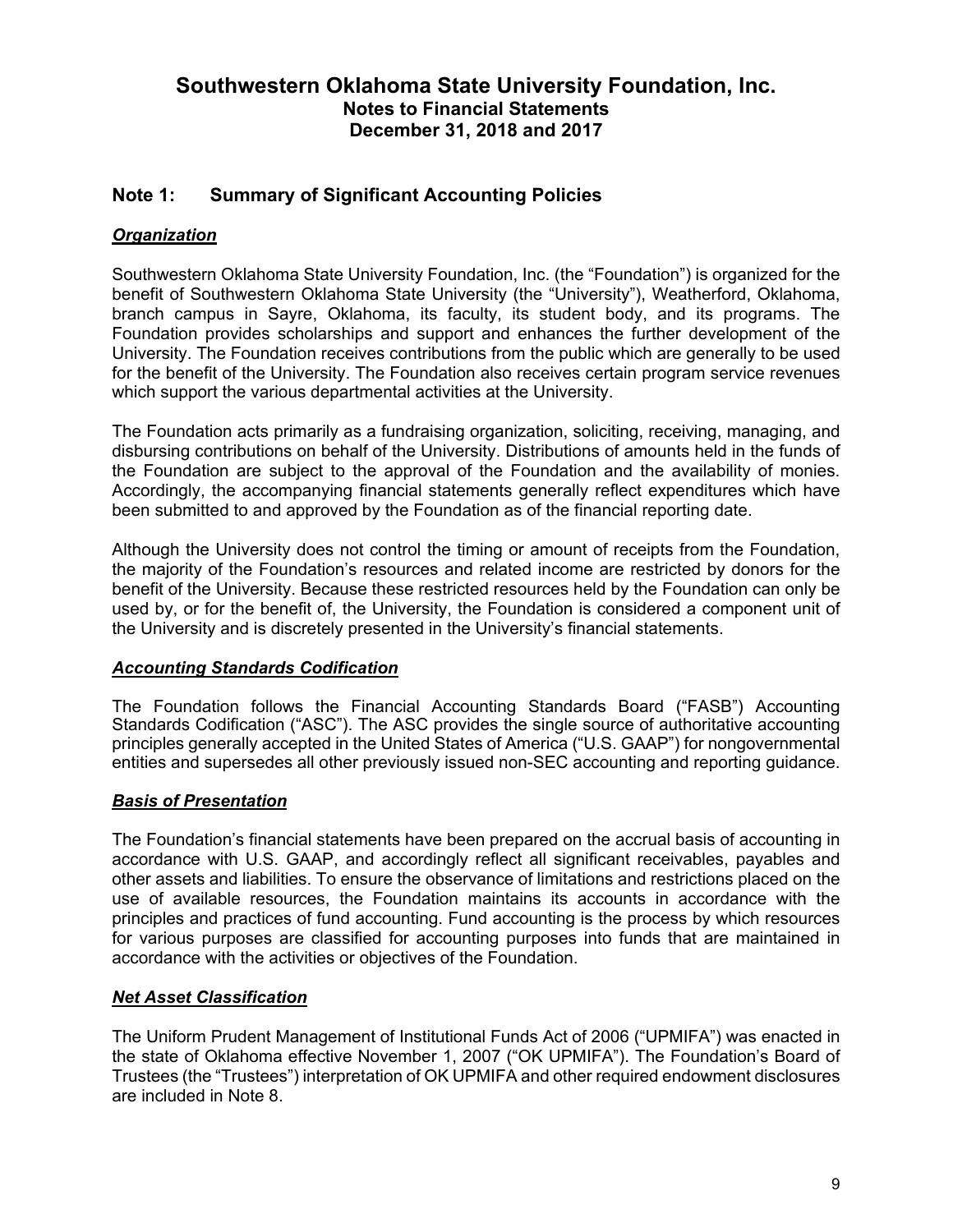### **Note 1: Summary of Significant Accounting Policies** (Continued)

#### *Net Asset Classification* (Continued)

Net assets, revenues, and gains and losses are classified based on the existence or absence of donor-imposed restrictions. The Foundation is required to report information regarding its financial position and activities according to three classes of net assets as follows:

Net Assets Without Donor Restrictions - Net assets that are not subject to donor-imposed restrictions.

Board Designated Net Assets - Net assets without donor restrictions subject to self-imposed limits by action of the governing board. Board designated net assets may be earmarked for future programs, investment, contingencies, purchase or construction of fixed assets, or other uses.

Net assets with Donor Imposed Restrictions - Net assets subject to donor-imposed stipulations that can be met either by actions of the Organization or the passage of time. Contributions with donor-imposed restrictions that are met in the same period as the contribution are accounted for as unrestricted contributions.

#### *Beneficial Interest in Perpetual Trust*

The Foundation is the beneficiary of a perpetual trust which is not in the possession of the Foundation. The Foundation has an irrevocable right to a portion of the net income from the trust. The Foundation's interest in the trust is recorded at fair value of the estimated future cash flows which is measured using the fair value of the underlying trust assets adjusted for the Foundation's beneficial interest percentage of the total trust. Under the terms of the trust agreement, the trust generally distributes 100% of the annual income to the beneficiaries. The beneficial interest is classified as net assets with donor restrictions and distributions are classified as investment income with donor restrictions from perpetual trust in accordance with the donor's purpose restriction. Changes in the fair market value of the beneficial interest are recorded as restricted gain or loss on beneficial interest in perpetual trust in the statement of activities.

#### *Contributions*

Contributions, including unconditional promises to give, are recognized as revenues in the period received by the Foundation. Conditional promises to give are not recognized until the conditions on which they depend are substantially met. Transfers of assets under conditional promises, which are received by the Foundation prior to fulfilling these conditions, are recorded as a liability (i.e. unearned revenue) until the conditions are substantially met. Contributions of assets other than cash are recorded at the estimated fair value on the gift date. Contributions to be received after one year are recorded at the present value of their estimated future cash flows using a discount rate which is commensurate with the risks involved.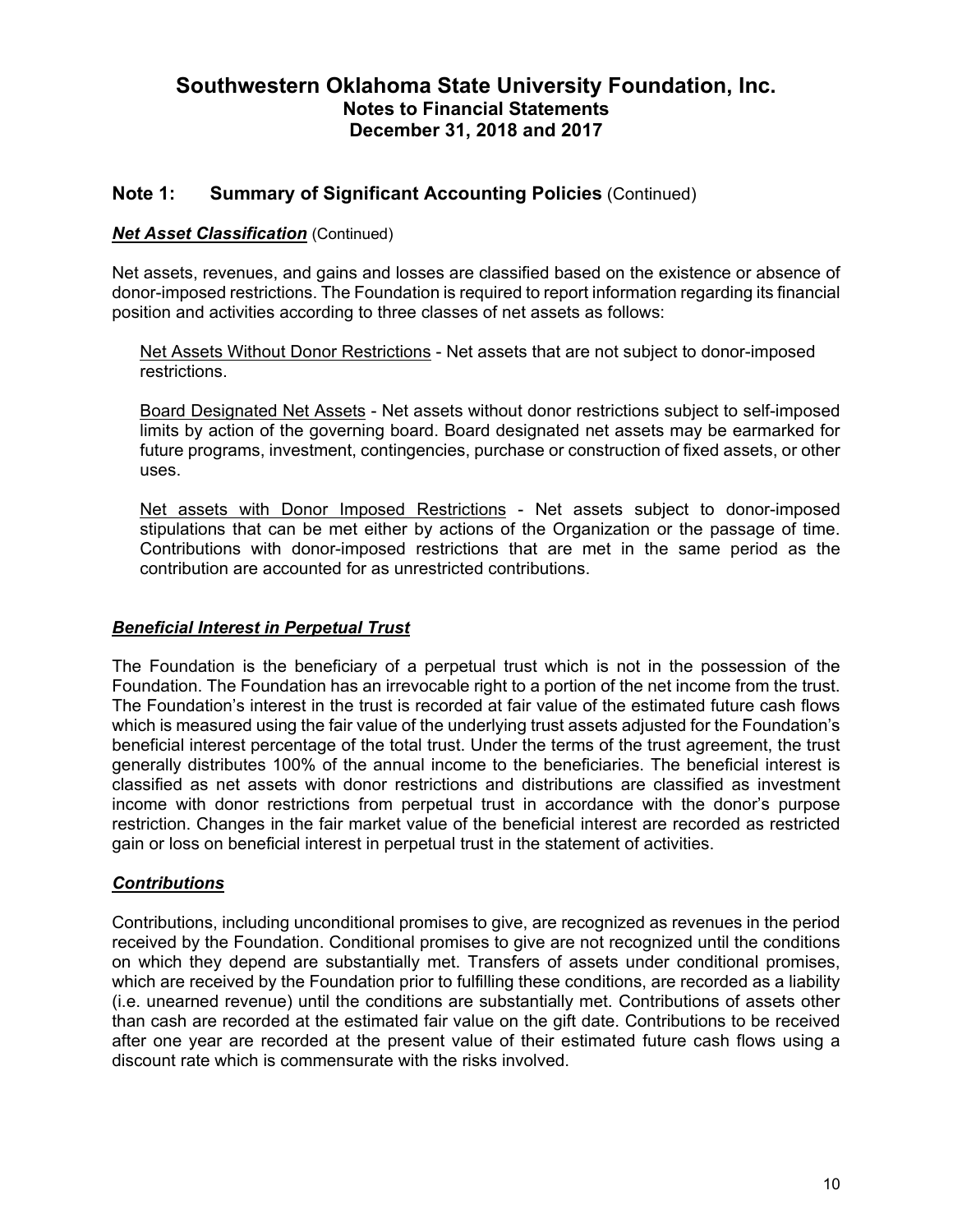### **Note 1: Summary of Significant Accounting Policies** (Continued)

### *Contributions* (Continued)

Amortization of the discount is recorded as additional contribution revenue in the same net asset class and fund as the original contribution. An allowance is made for uncollectible contributions based upon management's judgment and analysis of the creditworthiness of the donors, past collection experience, and other relevant factors.

Contributions are reported as increases in the appropriate net asset category. Expenses are reported as decreases in unrestricted net assets. Absent explicit donor stipulations to the contrary, temporary restrictions on gifts to acquire long-lived assets are considered met in the period in which the assets are acquired or placed in service. Gifts of property and equipment are recorded as unrestricted support unless explicit donor stipulations specify how the assets must be used, or how long the assets must be held, in which case the gift is recorded as restricted support. Expirations of temporary restrictions (i.e., the donor-stipulated purpose has been fulfilled and/or the stipulated time period has elapsed) are reported as net assets released from restrictions.

Contributed services are recognized when (1) they create or enhance a nonfinancial asset and/or (2) required specialized skills, are provided by individuals possessing those skills and would typically need to be purchased had they not been provided by contributions. Many individuals volunteer their time and perform a variety of tasks that assist the Foundation, but these services do not meet the criteria for recognition as contributed services. The Foundation received contributed services meeting the specified criteria totaling \$0 in 2018 and \$13,127 in 2017.

The Foundation recognizes all services received from personnel of the University that directly benefit the Foundation. The amount of in-kind contributions was determined based on the cost recognized for services and facilities provided by the University. In-kind expenses are allocated on a functional basis consistent with the allocation of resources expended on all other programs and activities. The Foundation recorded \$557,446 and \$521,437 for in-kind contributions and related in-kind expenses for 2018 and 2017, respectively.

#### *Office Facility and Staff Support*

The Foundation and University operate under an agreement that the University will provide for the housing of the Foundation records, administrative and secretarial support, as well as office space and support services. The Foundation also provides monies for scholarship support and other program needs of the University which is in excess of the benefits provided by the University. All costs incurred for University programs are included in program expenses. No additional accounting entries are made to record the benefits received from the University.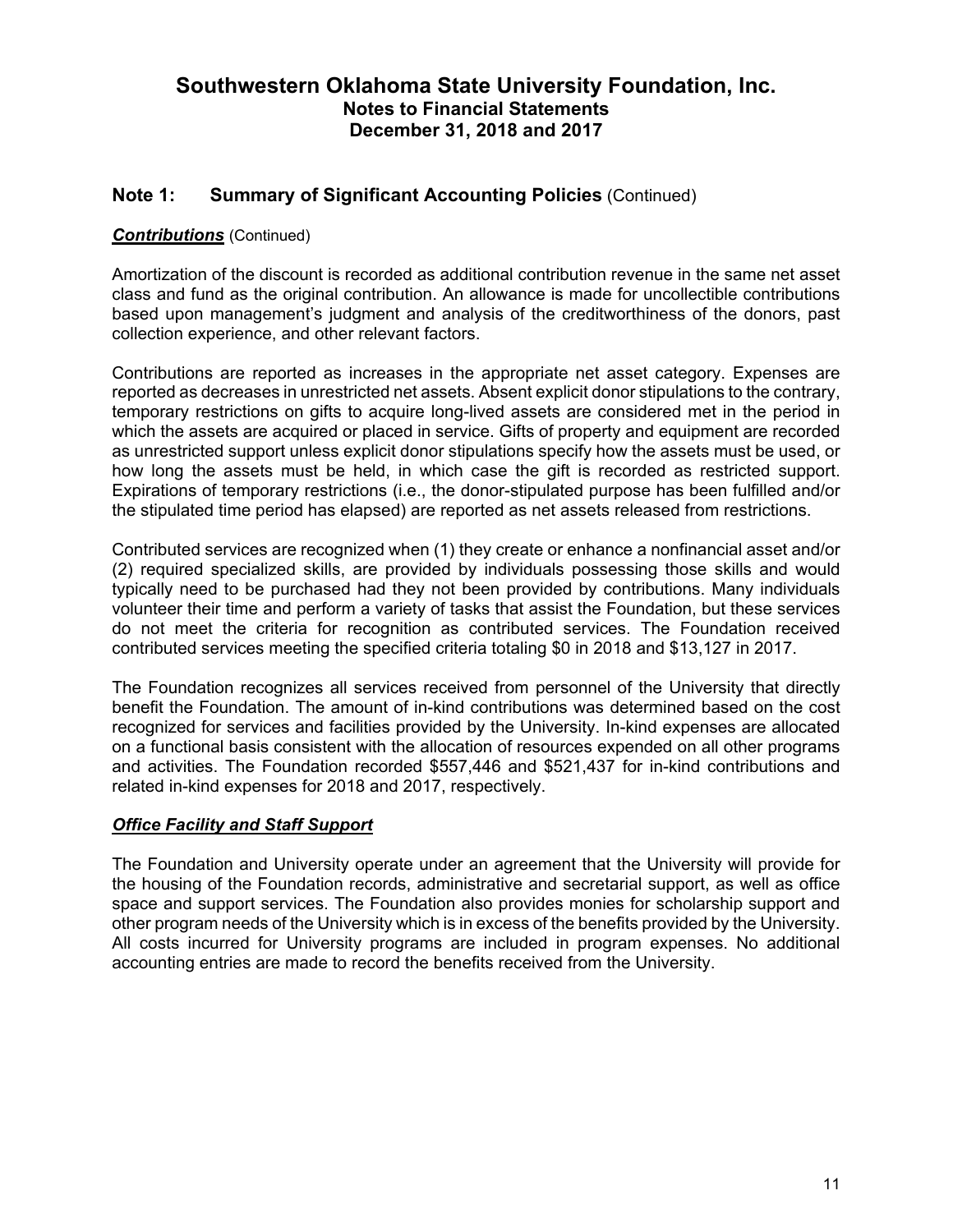### **Note 1: Summary of Significant Accounting Policies** (Continued)

### *Investments*

Investments consist of cash and cash equivalent funds, certificates of deposit, government agency securities, corporate bonds, mutual funds, common and preferred stock, structured investments in unsecured notes, an annuity contract, and investments in private equity real estate and real estate investment trusts. Investments are stated at fair value as determined by the fund and/or investment manager and realized gains and losses on sales of investments are calculated on the first-in, first-out basis or the average cost basis. Interest and dividend income in the statements of activities is reported net of investment management and custodial fees which totaled \$162,335 in 2018 and \$158,627 in 2017.

#### *Investment Revenue*

Income and gains on investments are reported as increases in net assets with donor restrictions if the terms of the gift that gave rise to the investment require such amounts be added to the permanent endowment. Income and gains are reported as increases in net assets with donor restrictions if the terms of the gift or applicable law-imposed restrictions on the use of the income and as increases in unrestricted net assets in all other cases.

Generally, losses on investments of endowments reduce net assets with donor restriction to the extent donor-imposed temporary restrictions on the net appreciation of investments have not been met before the loss occurs. Any remaining losses reduce unrestricted net assets. Subsequent investment gains are applied first to unrestricted net assets to the extent that losses have previously been recognized, and then to net assets with donor restrictions.

#### *Cash and Cash Equivalents*

The Foundation considers all highly liquid investments with a maturity of three months or less when purchased, excluding cash and cash equivalent funds held in the Foundation's investment portfolio, to be cash equivalents.

#### *Marketable Securities*

Marketable securities are stated at fair value. Fair values are generally determined based upon quoted market prices. Realized gains and losses on sales of marketable securities are computed on the first-in, first-out basis. The Foundation utilizes various investment instruments. Marketable securities, in general, are exposed to various risks, such as interest rate, credit, and overall market volatility. Due to the level of risk associated with certain investment securities, it is reasonably possible that changes in the values of marketable securities will occur in the near term and that such changes could materially affect the amounts reported in the statements of financial position. Significant fluctuations in fair values could occur from year to year and the amounts the Foundation will ultimately realize could differ materially.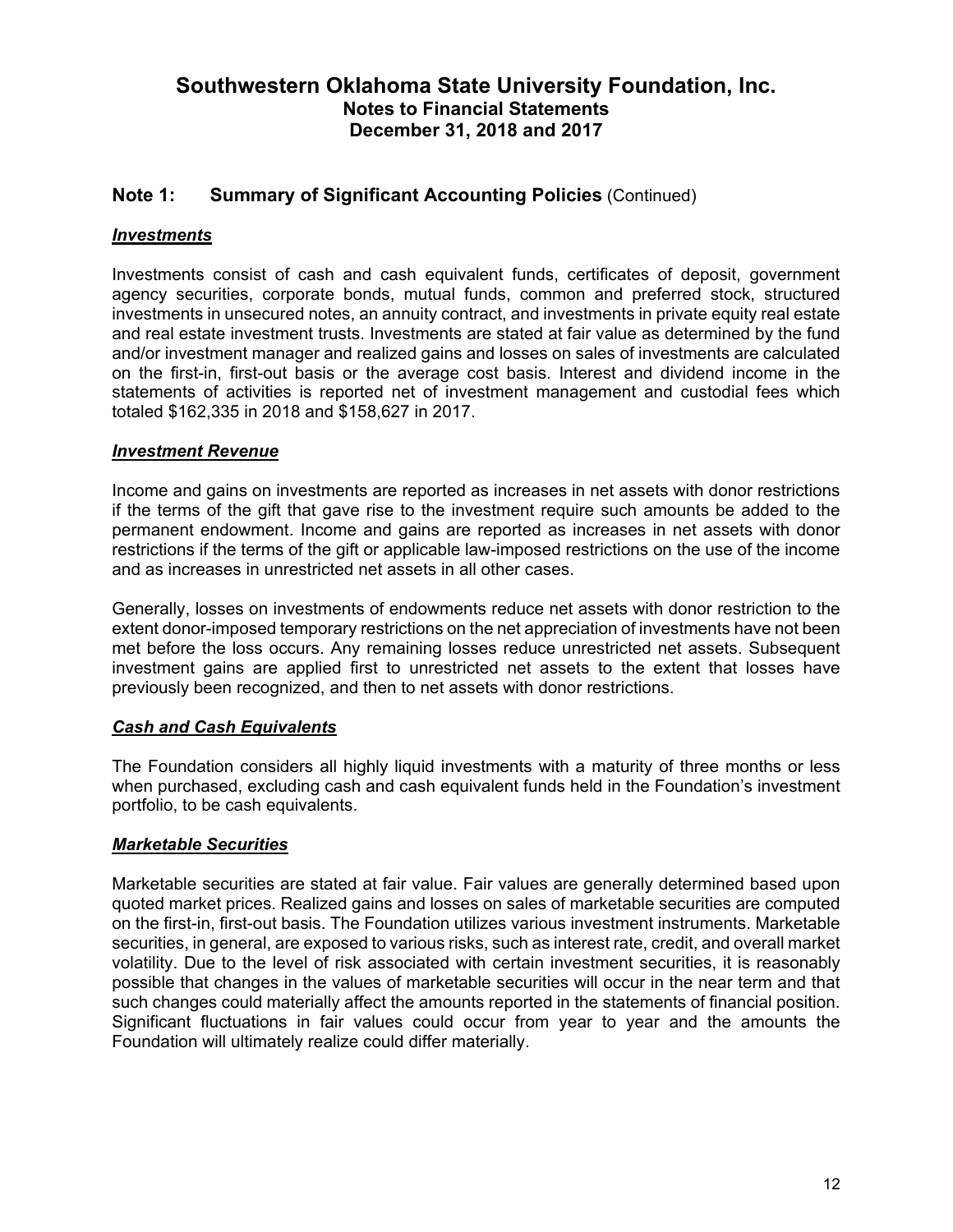### **Note 1: Summary of Significant Accounting Policies** (Continued)

#### *Property and Equipment*

It is the Foundation's policy to capitalize property and equipment additions with a cost basis, or fair value on the gift date if donated, which exceed \$5,000. Property and equipment is depreciated using the straight-line method as follows:

| Office equipment | 10 years |
|------------------|----------|
| <b>Buildings</b> | 44 years |
| Software         | 5 years  |

#### *Real Property*

In 2016, the Foundation received donated vacant land and mineral rights, each with estimated fair values of \$20,000 and \$13,020 at December 31, 2016, respectively. These assets are carried at cost or fair value on the contribution date. The Foundation's management sold the vacant land in April 2017. At this time, the mineral rights are retained by the Foundation and are being amortized over a 5-year period beginning with 2017. No attempt is made by the Foundation's management to revalue the real property assets at subsequent dates prior to transfer or sale due to the prohibitive cost of obtaining periodic appraisals. However, the Foundation's management is of the opinion that revaluation of all of the real property would not have a significant impact on the Foundation's statements of financial position or changes in net assets.

#### *Income Taxes*

The Foundation is exempt from federal income tax under Section  $501(c)(3)$  of the Internal Revenue Code (the "Code") and has been determined not to be a private foundation under Section 509(a) of the Code. Generally, all revenue earned outside the purpose for which the Foundation is created is taxable as earned income.

#### *Administrative Fee*

The Foundation assesses an annual Fund Management Fee ("Fee"). The Fee is charged to all funds – endowed or otherwise and is used to defray general and administrative expenses of the Foundation. The Fee is assessed annually at a rate of .625% (.00625) of the January 1<sup>st</sup> fund balances greater than or equal to \$1,000. For the endowed and restricted funds, this fee is accounted for as a transfer between net assets with restrictions to net assets without restrictions.

#### *Fair Value Measurements*

The Foundation follows ASC Topic 820, *Fair Value Measurements*, which provides the framework for measuring fair value. The framework provides a fair value hierarchy that prioritizes the inputs to valuation techniques used to measure fair value.

The hierarchy gives highest priority to unadjusted quotes prices in active markets for identical assets or liabilities (Level 1 measurements) and the lowest priority to unobservable inputs (Level 3 measurements).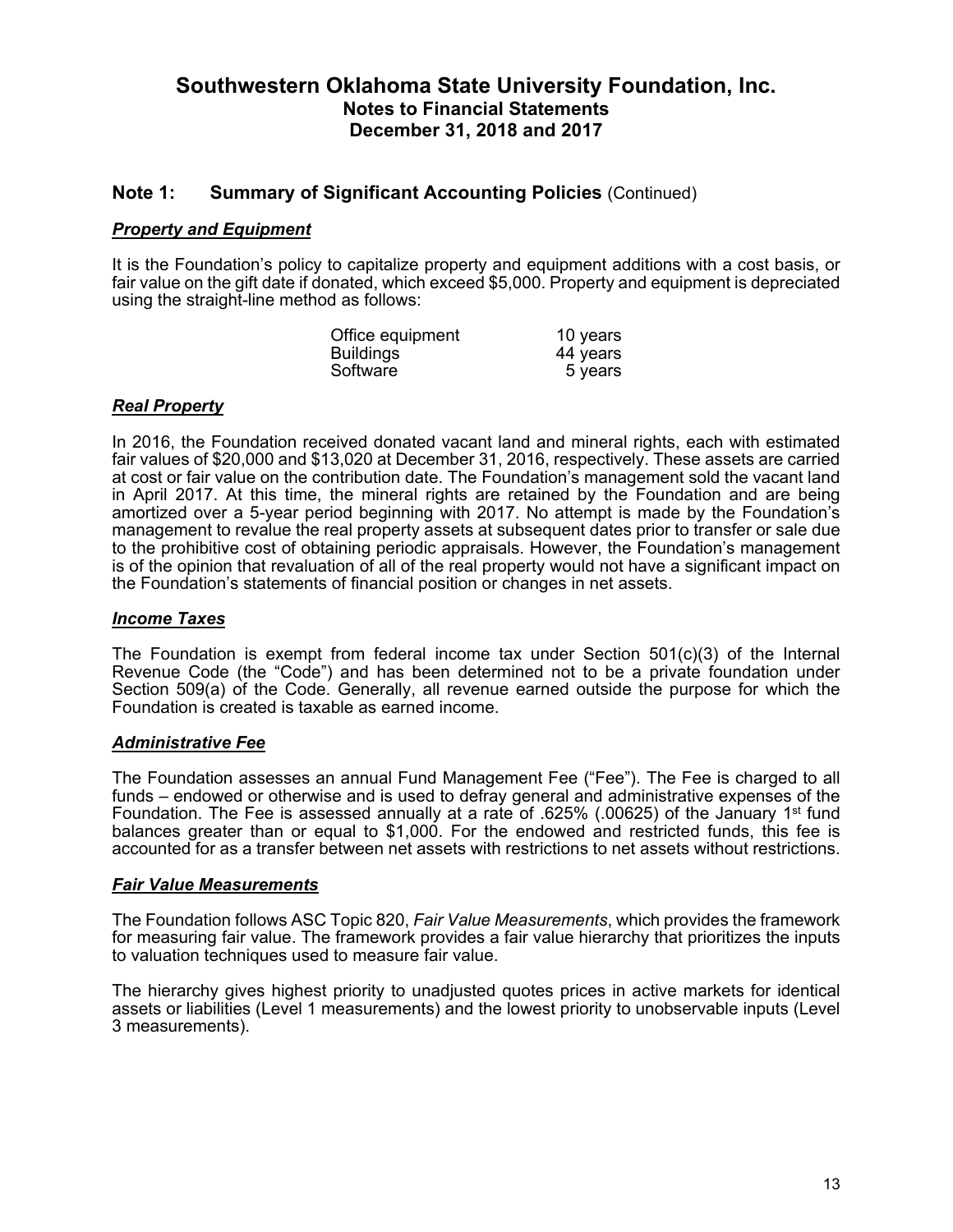### **Note 1: Summary of Significant Accounting Policies** (Continued)

#### *Fair Value Measurements* (Continued)

The inputs to the three levels of the fair value hierarchy under Topic 820 are described as follows:

- Level 1: Unadjusted quoted prices for identical assets or liabilities in active markets that the Foundation has the ability to access.
- Level 2: Quoted prices for similar assets or liabilities in active markets; quoted prices for identical assets or liabilities in inactive markets; inputs other than quoted prices that are observable for the asset or liability; and inputs that are derived principally from, or corroborated by, observable market data by correlation to other means. If the asset or liability has a specified (contractual) term, the Level 2 input must be observable for substantially the full term of the asset or liability.
- Level 3: Unobservable and significant to the fair value measurement.

The Foundation has certain investments which are measured at net asset value per share ("NAV"). If the Foundation has the ability to redeem its investment with the investee at NAV at the measurement date or within ninety days of the measurement date, the fair value of the asset is categorized as a Level 2 fair value measurement. If the Foundation will never have the ability to redeem its investment with the investee at NAV or the Foundation cannot redeem its investment within ninety days of the measurement date, the Foundation categorizes the asset as a Level 3 measurement.

Financial assets and liabilities carried at fair value on a recurring basis include investments and beneficial interest in perpetual trust. The Foundation had no assets or liabilities carried at fair value on a non-recurring basis at December 31, 2018 or 2017.

#### *Accounting for Uncertain Tax Positions*

Management has evaluated the Foundation's tax positions and concluded that the Foundation has taken no uncertain tax positions that required adjustment to or disclosure in the financial statements to comply with the provisions of this guidance. With few exceptions, the Foundation is no longer subject to income tax examinations by the U.S. federal, state, or local tax authorities for years ending on or before December 31, 2013.

#### *Management Estimates*

The preparation of financial statements in conformity with accounting principles generally accepted in the United States of America requires management to make estimates and assumptions that affect the reported amounts of assets and liabilities and disclosures of contingencies at the date of the financial statements and the reported amounts of revenues and expenses during the reporting period. Actual results could differ from those estimates.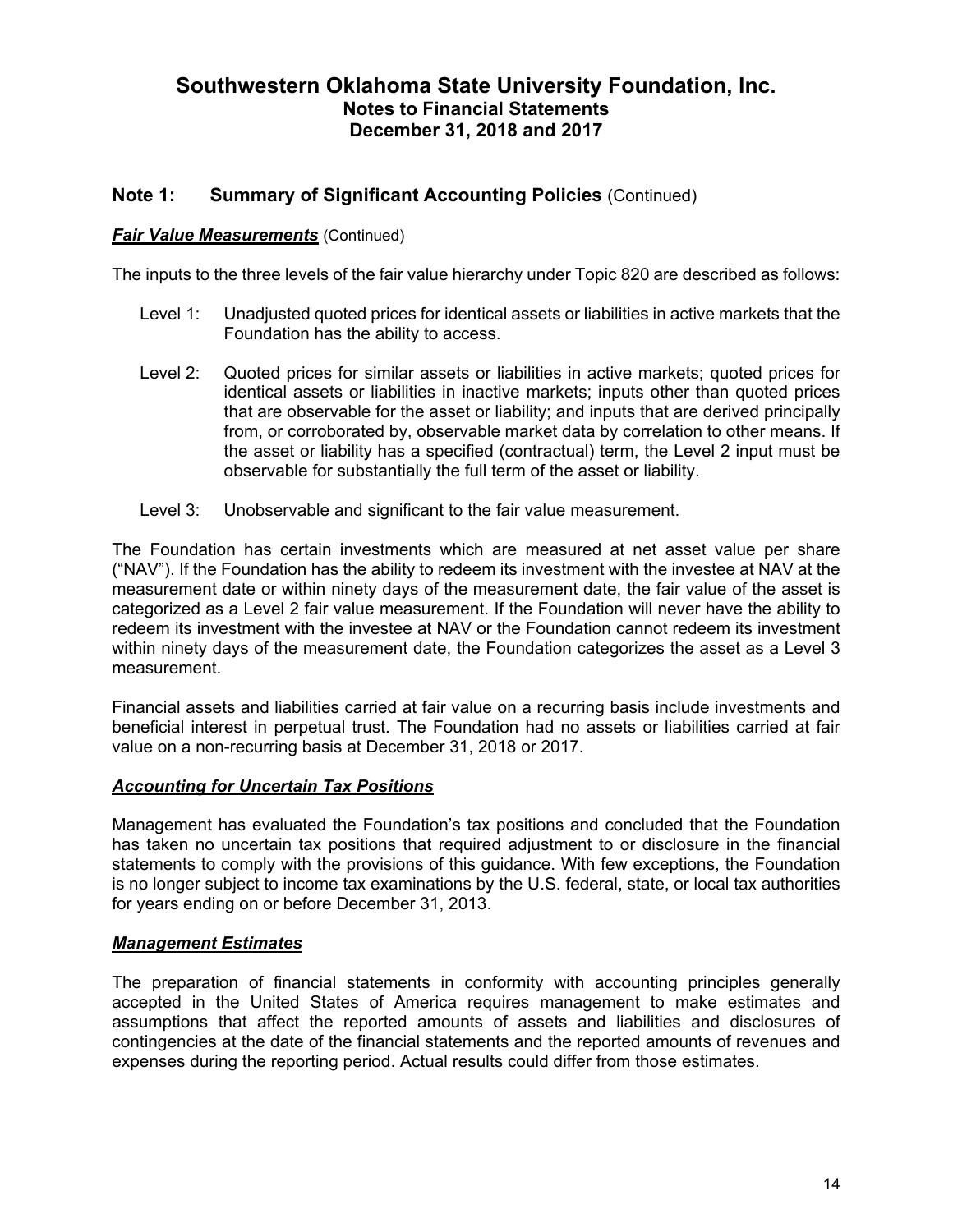### **Note 1: Summary of Significant Accounting Policies** (Continued)

### *Management Estimates* (Continued)

Estimates that are particularly susceptible to significant change include the valuation of investments, beneficial interest in perpetual trust, and contributions receivable. Investments in securities and beneficial interest in perpetual trust in general are exposed to various risks, such as interest rate, credit, and overall market volatility. Due to the level of risk associated with certain investments and beneficial interests, it is reasonably possible that changes in the values of these assets will occur in the near term and that such changes could materially affect the amounts reported in the statement of financial position. Significant fluctuations in fair values could occur from year to year, and the amounts the Foundation will ultimately realize could differ materially. Management's estimate of contributions receivable and the related allowance for doubtful accounts is based on consideration of all relevant available information and an analysis of the collectability of individual contributions, which arise primarily from pledges at the financial statement date.

### *Functional Allocation of Expenses*

The costs of providing various programs and other activities have been summarized in the statements of activities. Costs are allocated between program services, general and administrative, and fundraising based on management's evaluation of the resources expended in the related activities. Management and general expenses include those expenses that are not directly identifiable with any other specific function but provide for the overall support and direction of the Foundation.

#### *Concentration of Credit Risk*

The Foundation maintains cash in bank deposit accounts that, at times, may exceed federally insured limits. The Foundation has not experienced any losses in such accounts and believes that it is not exposed to any significant credit risk on cash or cash equivalents.

#### *Subsequent Events*

Management has evaluated subsequent events through September 27, 2019, the date the financial statements were available to be issued.

#### *Reclassification of Prior Year Presentation*

Certain prior year amounts have been reclassified for consistency with the current year presentation. These reclassifications had no effect on the reported results of operations.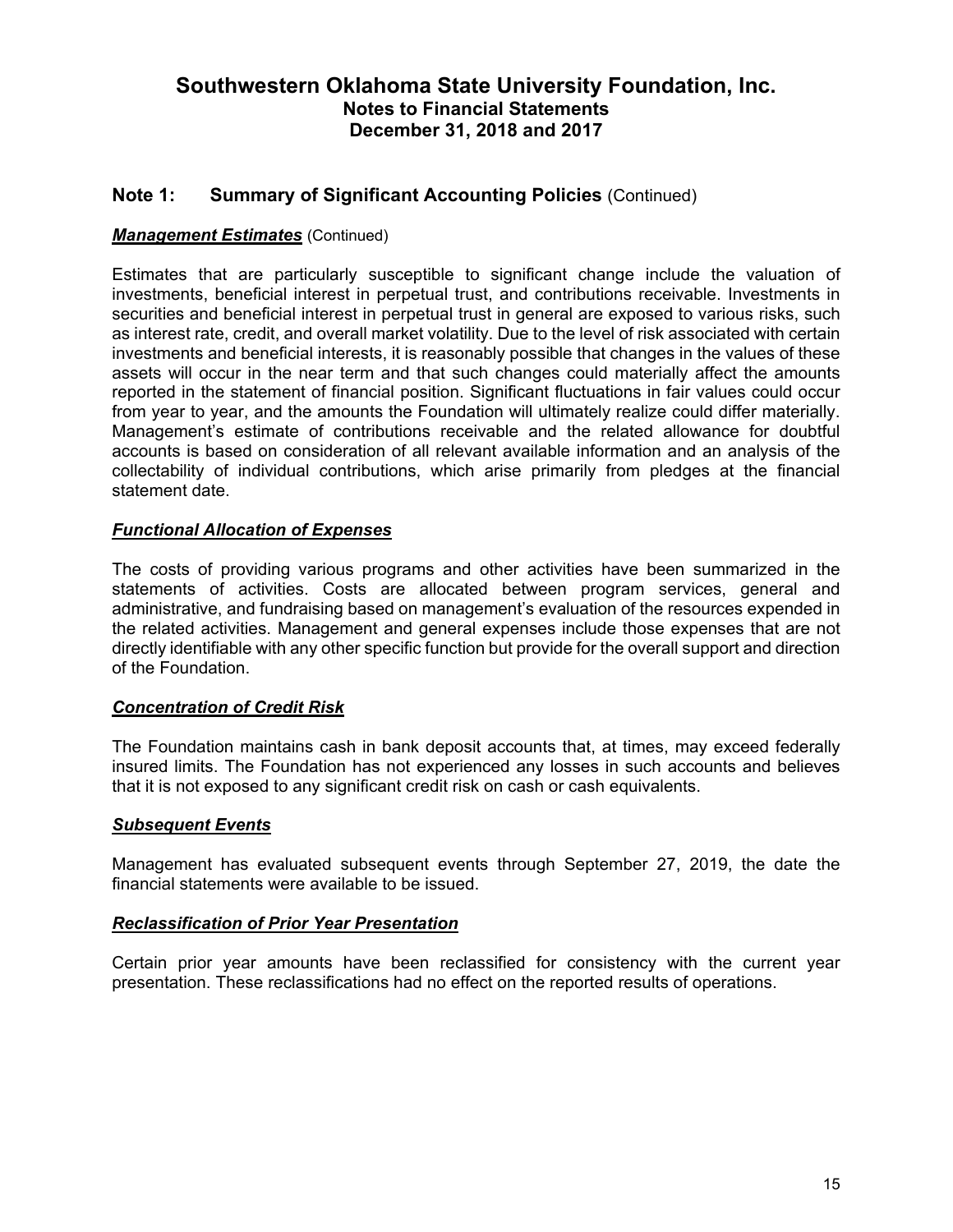### **Note 2: Cash and Cash Equivalents**

The Foundation maintains several bank accounts. The table below is designed to disclose the level of custody credit risk assumed by the Foundation based upon how its deposits were insured at December 31, 2018 and 2017. FDIC regulations state that time and savings accounts are insured up to \$250,000 per depositor, per insured bank.

Category 1 – Insured by FDIC or collateralized with securities held by the Foundation or by its agent in its name.

Category 2 – Uninsured but collateralized with securities held by the pledging financial institution's trust department or agent in the Foundation's name.

Category 3 – Uninsured and uncollateralized.

| <b>Type of Deposits</b> | Total Bank<br><b>Balance</b> |   | Custody<br>(Category 1) |    | <b>Credit Risk</b><br>(Category 2) |    | <b>Uninsured</b><br>(Category 3) |
|-------------------------|------------------------------|---|-------------------------|----|------------------------------------|----|----------------------------------|
| December 31, 2018       |                              |   |                         |    |                                    |    |                                  |
| <b>Demand Deposits</b>  |                              |   |                         |    |                                    |    |                                  |
| <b>Total Deposits</b>   | 528.910                      | S | 252.761                 | S  | ۰                                  | S  | 276.149                          |
|                         |                              |   |                         |    |                                    |    |                                  |
| December 31, 2017       |                              |   |                         |    |                                    |    |                                  |
| <b>Demand Deposits</b>  |                              |   |                         |    |                                    |    |                                  |
| <b>Total Deposits</b>   | 470.055                      | S | 292,620                 | \$ | ۰                                  | ß. | 177,435                          |

### **Note 3: Contributions Receivable**

Unconditional promises to give, including amounts due under pledge agreement with donors, include the following at December 31:

|                                                 | 2018    |    | 2017   |
|-------------------------------------------------|---------|----|--------|
| Due in less than one year                       | 81.775  | -S | 6,350  |
| Due in one to five years                        | 341,000 |    | 66,955 |
|                                                 | 422,775 |    | 73,305 |
| Less: Discount to net present value (%)         | (8,730) |    |        |
| Less: Allowance for uncollectible contributions |         |    |        |
|                                                 | 414.045 |    | 73,305 |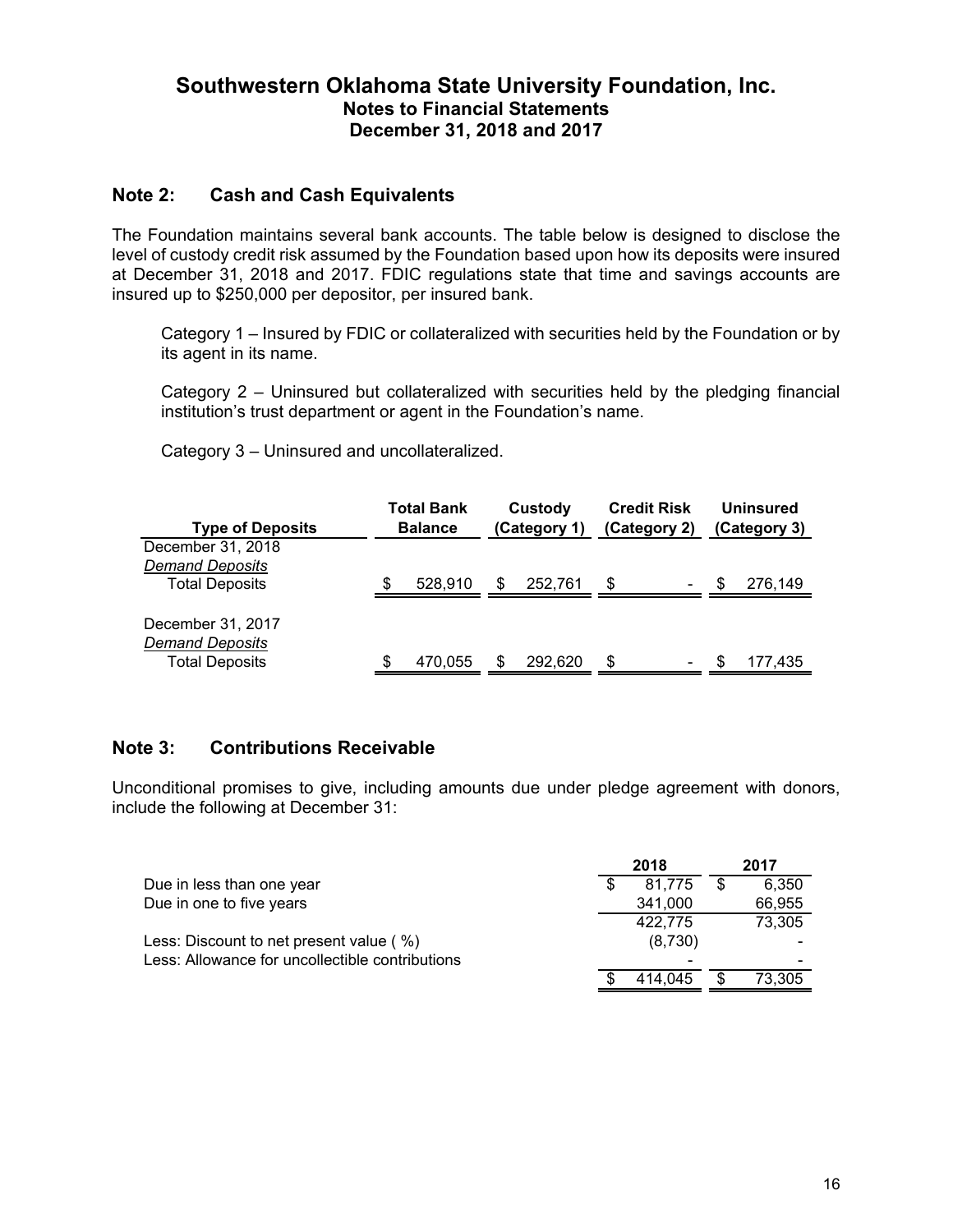### **Note 3: Contributions Receivable** (Continued)

Gross unconditional contributions receivable is comprised of the following at December 31:

|                                       | 2018 |         | 2017 |        |
|---------------------------------------|------|---------|------|--------|
| Without donor restrictions            |      |         |      |        |
| Foundation support                    | S    |         | S    |        |
| Total without donor restrictions      |      |         |      |        |
| With donor restrictions               |      |         |      |        |
| <b>Business Enterprise Center</b>     |      | 300,000 |      |        |
| Everett Dobson Golf Training facility |      |         |      | 20,955 |
| Scholarships                          |      | 42.775  |      | 51,250 |
| Programs support                      |      | 80,000  |      | 1,100  |
| Total with donor restrictions         |      | 422,775 |      | 73,305 |
| Total contributions receivable        |      | 422,775 | \$   | 73,305 |
|                                       |      |         |      |        |

No provision has been made to establish an allowance for doubtful accounts as the Foundation believes all contributions to be fully collectible within two years.

Unrestricted pledges to be received in future periods are classified as net assets with donor restrictions until the funds are received at which time they are reclassified to unrestricted, unless specifically designated for the current period by the donor.

### **Note 4: Fair Value Measurement**

The methods and assumptions used to estimate the fair value of assets and liabilities in the financial statements, including a description of the methodologies used for the classifications within the fair value hierarchy for financial instruments carried at fair value, are as follows:

*Cash and cash equivalents, interest receivable:* The assets' carrying amounts approximate fair value due to their short maturities.

*Cash surrender value of life insurance:* The Foundation is the beneficiary of a number of life insurance policies. The carrying value of the life insurance policies is the cash surrender value on the policies and as such approximates fair value.

*Accounts receivable:* Accounts receivable are carried at cost due to its short maturity (less than one year).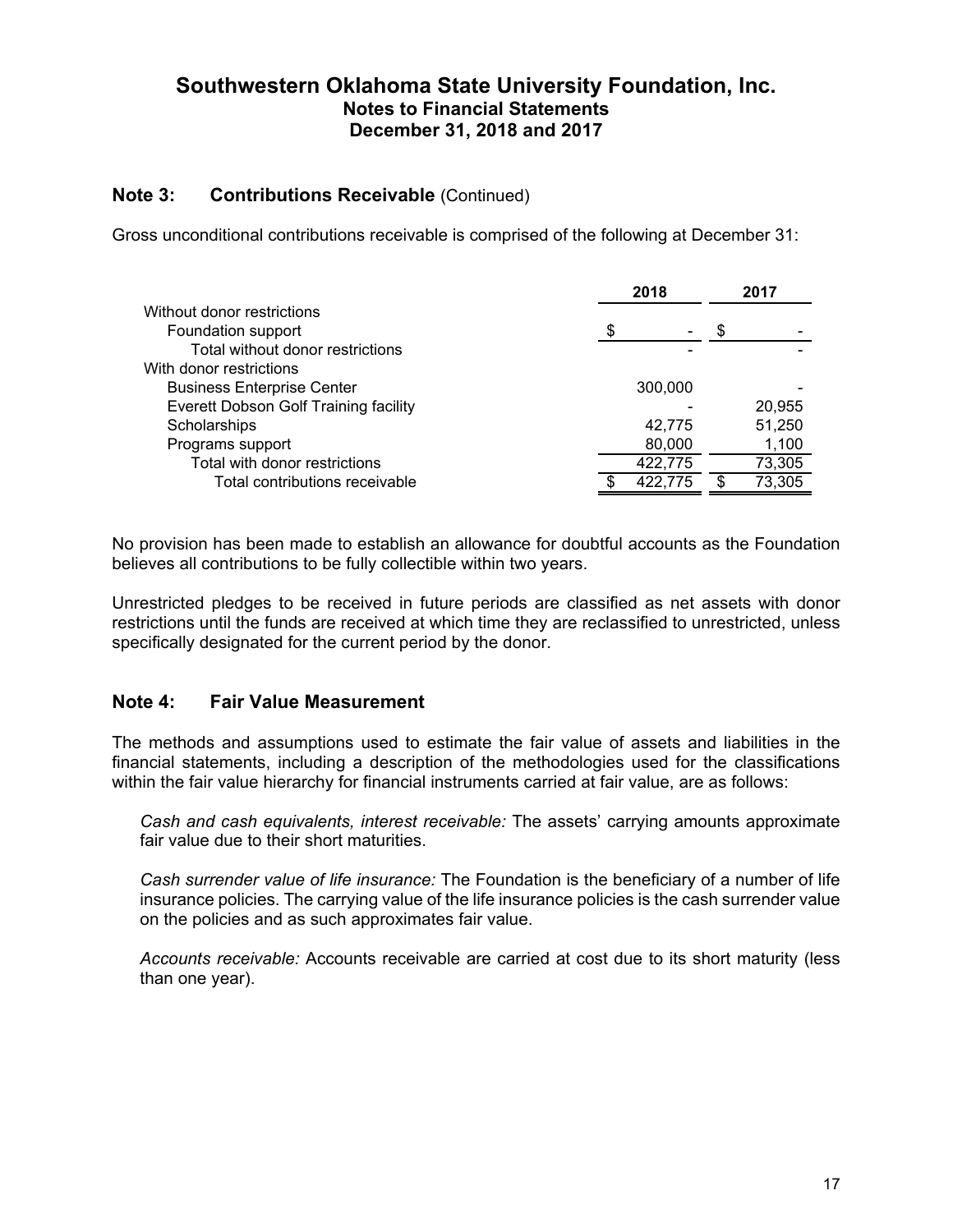### **Note 4: Fair Value Measurement** (Continued)

*Investments:* Investments are carried at fair value and are based on quoted market prices, when available, or the best estimate of fair value as determined by the investment and/or fund manager. Generally, quoted market prices are available for cash and cash equivalents funds, common and preferred stocks, and exchange traded index and mutual funds and as such are classified as Level 1 in the fair value hierarchy. The fair values of certificates of deposit are determined using the income approach. The key inputs include interest rates, maturity dates, and yield curves and as such are classified as Level 1 or Level 2 depending on the maturity date. The fair value of the annuity contract is determined using the income approach and is based on the current cash surrender value as determined by the investment manager and is classified as Level 3. The Foundation's interest in the limited liability company and the pooled funds are based on net asset value ("NAV") per share as provided by the fund manager; however, in certain circumstances, such as when the fund is in liquidation, fair values are determined using the income approach (i.e. estimated future cash flows). If the fair value of the underlying assets is transparent and have readily determinable fair values and the Foundation can redeem the investment at NAV within ninety days of the measurement date, the funds are classified as Level 2 and in all other cases are classified as Level 3.

Structured investments in unsecured notes are valued using the market approach or the income approach and are provided to the Foundation by the investment manager. Whenever possible, fair values are determined using the market approach and the key inputs are based on an underlying index and maturity or by analysis of documented trade history in the exact security and as such are classified as Level 2. In all other cases, fair values are determined using the income approach and are valued using fundamental analysis of investments based on information provided by fund managers and are classified as Level 3.

*Assets held for sale:* The Foundation's property held for sale is carried at fair value at December 31, 2016. The fair value was determined using the sales comparison approach and is based on the average price per square foot of comparable sales in an open market. The property was sold in 2017.

*Contributions receivable:* The asset is carried at cost net of a discount to net present value using a rate which is commensurate with the risk involved on the gift date and an allowance for uncollectible accounts at the financial reporting date. Fair value is the price a market participant would pay to acquire the right to receive the cash flows inherent in the promise to pay the Foundation and due to inclusion of a discount to net present value and allowance for uncollectible accounts the carrying value approximates fair value.

*Beneficial interest in perpetual trust:* The beneficial interest is carried at fair value which is based on the fair value of the underlying trust assets. The fair value of the underlying trust assets is based on the quoted market prices when available, qualified appraisals on a periodic basis, or the best estimate of fair value as determined by the trustee and/or the Foundation's management. The fair value of the beneficial interest in perpetual trust is the fair value of the underlying assets adjusted for the Foundation's respective beneficial percentage of the trust. Due to the significant unobservable inputs required to estimate the expected future cash receipts from the trust, the Foundation's beneficial interest is classified as Level 3 in the hierarchy.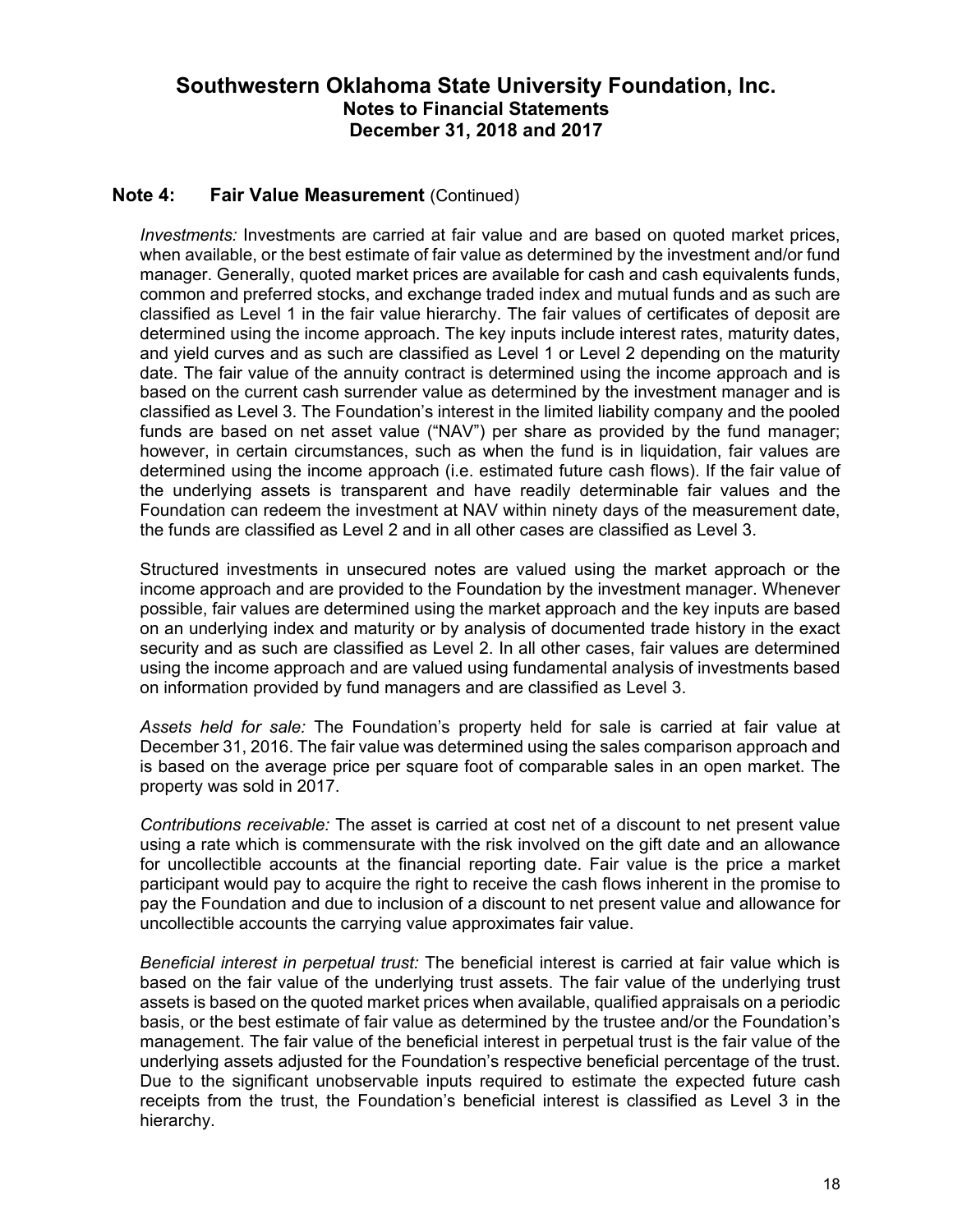#### **Note 4: Fair Value Measurement (Continued)**

*Accounts payable and accrued liabilities:* The carrying amount of current liabilities approximates fair value due to its short maturity.

*Funds held for others:* The liability (if any) is carried at fair value which is based on the fair value of the cash and investment assets held by the Foundation for the benefit of the agency. The specific assets held for the benefit of the agency have been classified within the hierarchy for investments (as discussed above). The related and associated liability is classified as a Level 2 in the hierarchy as the principal inputs (i.e., fair value of the cash and investments) are corroborated by observable market data. (The assets related to this liability are held in a separate investment account and are not a part of the Foundation's investment pool).

Assets and liabilities measured at fair value are classified within the fair value hierarchy as follows:

|                                                        | As of December 31, 2018 |            |         |         |   |           |       |            |
|--------------------------------------------------------|-------------------------|------------|---------|---------|---|-----------|-------|------------|
|                                                        | Level 1                 |            | Level 2 | Level 3 |   |           | Total |            |
| Assets                                                 |                         |            |         |         |   |           |       |            |
| Assets recorded at fair value on a recurring basis     |                         |            |         |         |   |           |       |            |
| Investments                                            |                         |            |         |         |   |           |       |            |
| Cash/Money Accounts                                    | \$                      | 1,055,506  | \$      |         |   |           |       | 1,055,506  |
| Equities                                               |                         | 12,754,587 |         |         |   |           |       | 12,754,587 |
| Fixed income                                           |                         | 4,442,609  |         |         |   |           |       | 4,442,609  |
| Annuity contract                                       |                         |            |         |         |   | 242,946   |       | 242,946    |
| Interest in a limited liabilitiy                       |                         |            |         |         |   |           |       |            |
| company                                                |                         |            |         |         |   | 617,334   |       | 617,334    |
| Alternative investments                                |                         |            |         | 535,239 |   |           |       | 535,239    |
| <b>Real Estate Investment</b>                          |                         |            |         |         |   |           |       |            |
| Trusts (REIT) funds                                    |                         |            |         |         |   | 758,498   |       | 758,498    |
| <b>Total investments</b>                               |                         | 18,252,702 |         | 535,239 |   | 1,618,778 |       | 20,406,719 |
| Beneficial interest in perpetual trust                 |                         |            |         |         |   | 1,189,883 |       | 1,189,883  |
| Assets recorded at fair value on a non-recurring basis |                         |            |         |         |   |           |       |            |
| Assets held for sale                                   |                         |            |         |         |   |           |       |            |
| Total assets carried                                   |                         |            |         |         |   |           |       |            |
| at fair value                                          |                         | 18,252,702 | \$      | 535,239 | S | 2,808,661 | \$    | 21,596,602 |
| Liabilities                                            |                         |            |         |         |   |           |       |            |
| Funds held for others                                  | S                       |            |         |         |   |           |       |            |
| <b>Total liabilities carried</b>                       |                         |            |         |         |   |           |       |            |
| at fair value                                          | S                       |            |         |         |   |           |       |            |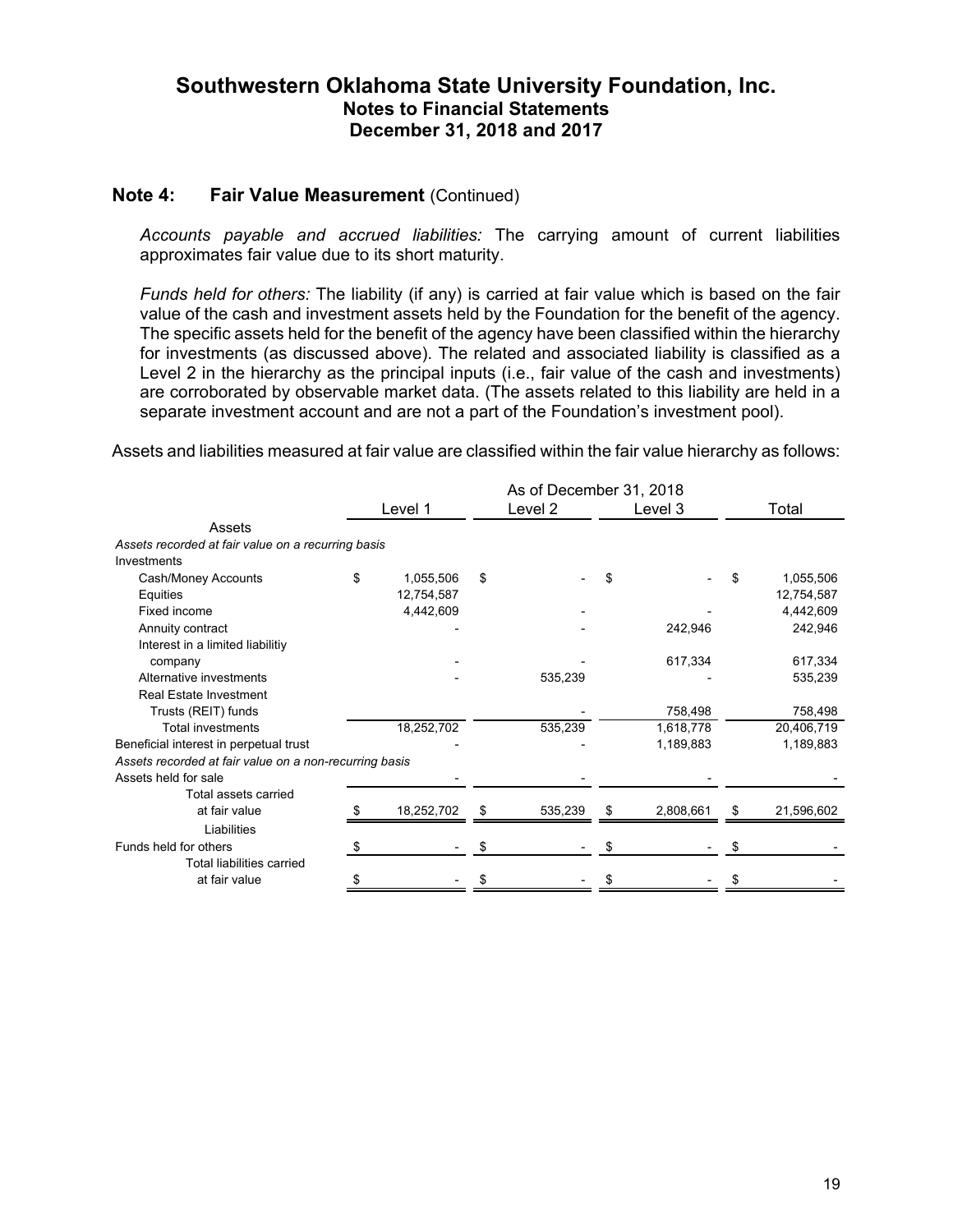## **Note 4: Fair Value Measurement** (Continued)

|                                                        | As of December 31, 2017 |            |    |         |    |           |                  |
|--------------------------------------------------------|-------------------------|------------|----|---------|----|-----------|------------------|
|                                                        |                         | Level 1    |    | Level 2 |    | Level 3   | Total            |
| Assets                                                 |                         |            |    |         |    |           |                  |
| Assets recorded at fair value on a recurring basis     |                         |            |    |         |    |           |                  |
| Investments                                            |                         |            |    |         |    |           |                  |
| Cash/Money Accounts                                    | \$                      | 1,513,849  | \$ |         | \$ |           | \$<br>1,513,849  |
| Equities                                               |                         | 13,794,535 |    |         |    |           | 13,794,535       |
| Fixed income                                           |                         | 4,696,553  |    |         |    |           | 4,696,553        |
| Annuity contract                                       |                         |            |    |         |    | 274,900   | 274,900          |
| Interest in a limited liabilitiy                       |                         |            |    |         |    |           |                  |
| company                                                |                         |            |    |         |    | 441,926   | 441,926          |
| Alternative investments                                |                         |            |    | 965,911 |    |           | 965,911          |
| <b>Real Estate Investment</b>                          |                         |            |    |         |    |           |                  |
| Trusts (REIT) funds                                    |                         |            |    |         |    | 383,108   | 383,108          |
| <b>Total investments</b>                               |                         | 20,004,937 |    | 965,911 |    | 1,099,934 | 22,070,782       |
| Beneficial interest in perpetual trust                 |                         |            |    |         |    | 1,309,533 | 1,309,533        |
| Assets recorded at fair value on a non-recurring basis |                         |            |    |         |    |           |                  |
| Assets held for sale                                   |                         |            |    |         |    |           |                  |
| Total assets carried                                   |                         |            |    |         |    |           |                  |
| at fair value                                          |                         | 20,004,937 | \$ | 965,911 | \$ | 2,409,467 | \$<br>23,380,315 |
| Liabilities                                            |                         |            |    |         |    |           |                  |
| Funds held for others                                  | S                       |            |    |         |    |           |                  |
| <b>Total liabilities carried</b>                       |                         |            |    |         |    |           |                  |
| at fair value                                          | S                       |            |    |         |    |           |                  |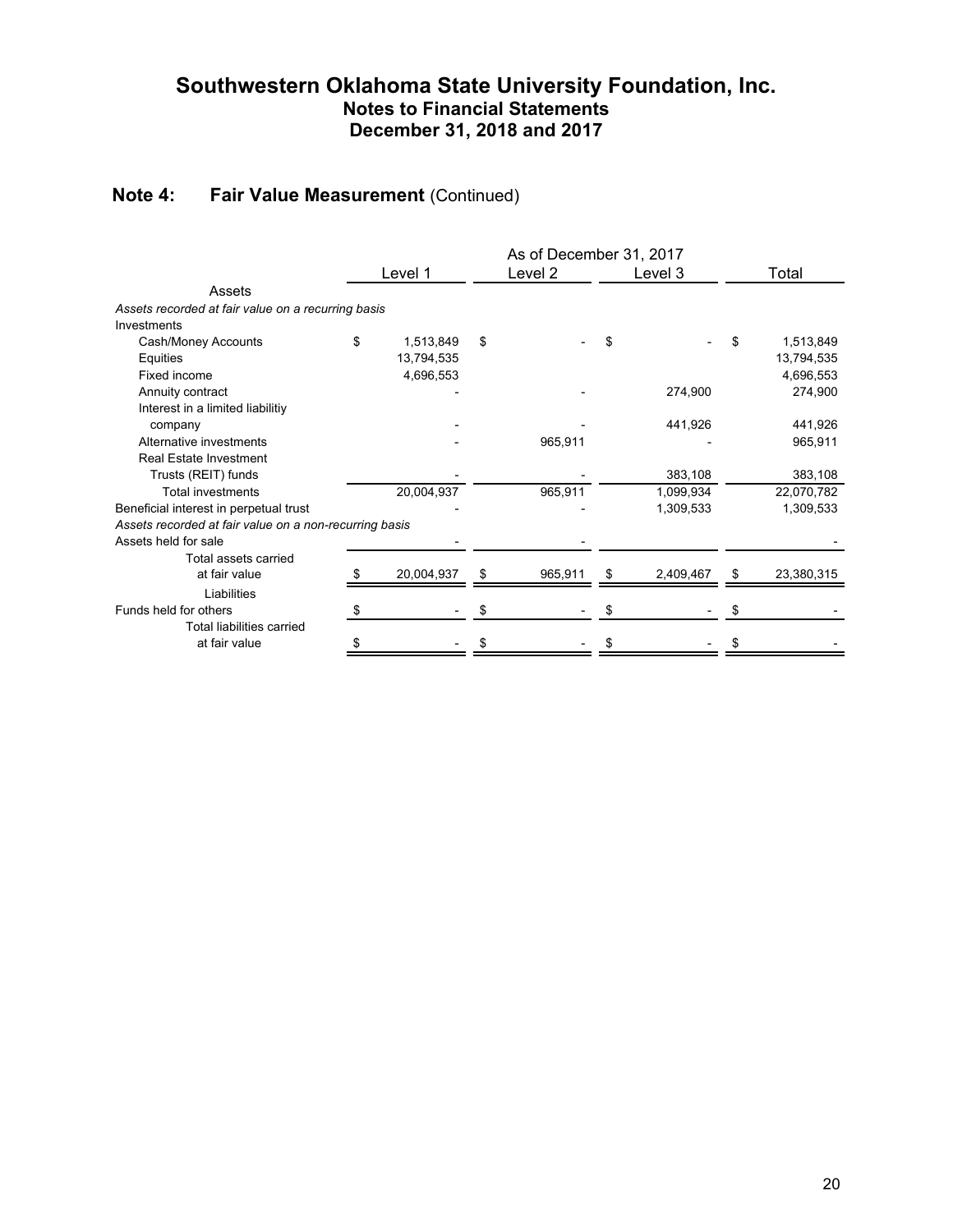### **Note 4: Fair Value Measurement (Continued)**

The following table summarizes the changes in the fair value of the Foundation's Level 3 financial assets. The Foundation has no liabilities classified as Level 3 in 2018 or 2017.

|                                                                 |                            |                         |                          | <b>Real Estate</b>       |                 |                 |
|-----------------------------------------------------------------|----------------------------|-------------------------|--------------------------|--------------------------|-----------------|-----------------|
|                                                                 | <b>Beneficial Interest</b> |                         | Interest in Limited      | <b>Investment Trusts</b> | Assets Held for |                 |
|                                                                 | in Perpetual Trust         | <b>Annuity Contract</b> | <b>Liability Company</b> | (REITs)                  | Sale            | Total           |
| Balance at January 1, 2017                                      | \$<br>1,214,956            | \$<br>238,018           | \$<br>483,780            | \$<br>364,189            | \$<br>20,000    | \$<br>2,320,943 |
| Contributions                                                   |                            |                         |                          |                          |                 |                 |
| Purchases of investment at cost                                 |                            |                         |                          |                          |                 |                 |
| Return of capital investment                                    |                            |                         | (43,591)                 |                          |                 | (43, 591)       |
| Sales proceeds of investments                                   |                            |                         | (45, 209)                |                          | (15, 793)       | (61,002)        |
| Unrealized loss on beneficial<br>interest in trust--included in |                            |                         |                          |                          |                 |                 |
| earnings<br>Realized (gain)/loss on<br>investments included in  | 94,577                     |                         |                          |                          |                 | 94,577          |
| earnings                                                        |                            |                         | 45,209                   |                          | (4,207)         | 41,002          |
| Unrealized (gain)/loss on<br>investments included in            |                            |                         |                          |                          |                 |                 |
| earnings                                                        |                            | 36.882                  | 1.737                    | 18,919                   |                 | 57.538          |
| Balance at December 31, 2017                                    | 1,309,533                  | 274,900                 | 441,926                  | 383,108                  |                 | 2,409,467       |
| Contributions                                                   |                            |                         | 300,000                  | 300,000                  |                 | 600,000         |
| Purchases of investment at cost                                 |                            |                         |                          |                          |                 |                 |
| Return of capital investment                                    |                            |                         | (98, 630)                | 31,678                   |                 | (66, 952)       |
| Sales proceeds of investments                                   |                            |                         | (52, 544)                |                          |                 | (52, 544)       |
| Unrealized loss on beneficial<br>interest in trust--included in |                            |                         |                          |                          |                 |                 |
| earnings<br>Realized (gain)/loss on<br>investments included in  | (119, 650)                 |                         |                          |                          |                 | (119, 650)      |
| earnings                                                        |                            |                         | 52,544                   |                          |                 | 52,544          |
| Unrealized (gain)/loss on<br>investments included in            |                            |                         |                          |                          |                 |                 |
| earnings                                                        |                            | (31, 954)               | (25, 962)                | 43,712                   |                 | (14, 204)       |
| Balance at December 31, 2018                                    | \$<br>1,189,883            | \$<br>242,946           | \$<br>617,334            | \$<br>758,498            | \$              | \$<br>2,808,661 |

The summary of changes in fair value of Level 3 assets has been prepared to reflect the activity in the same categories as those provided in the statements of activities.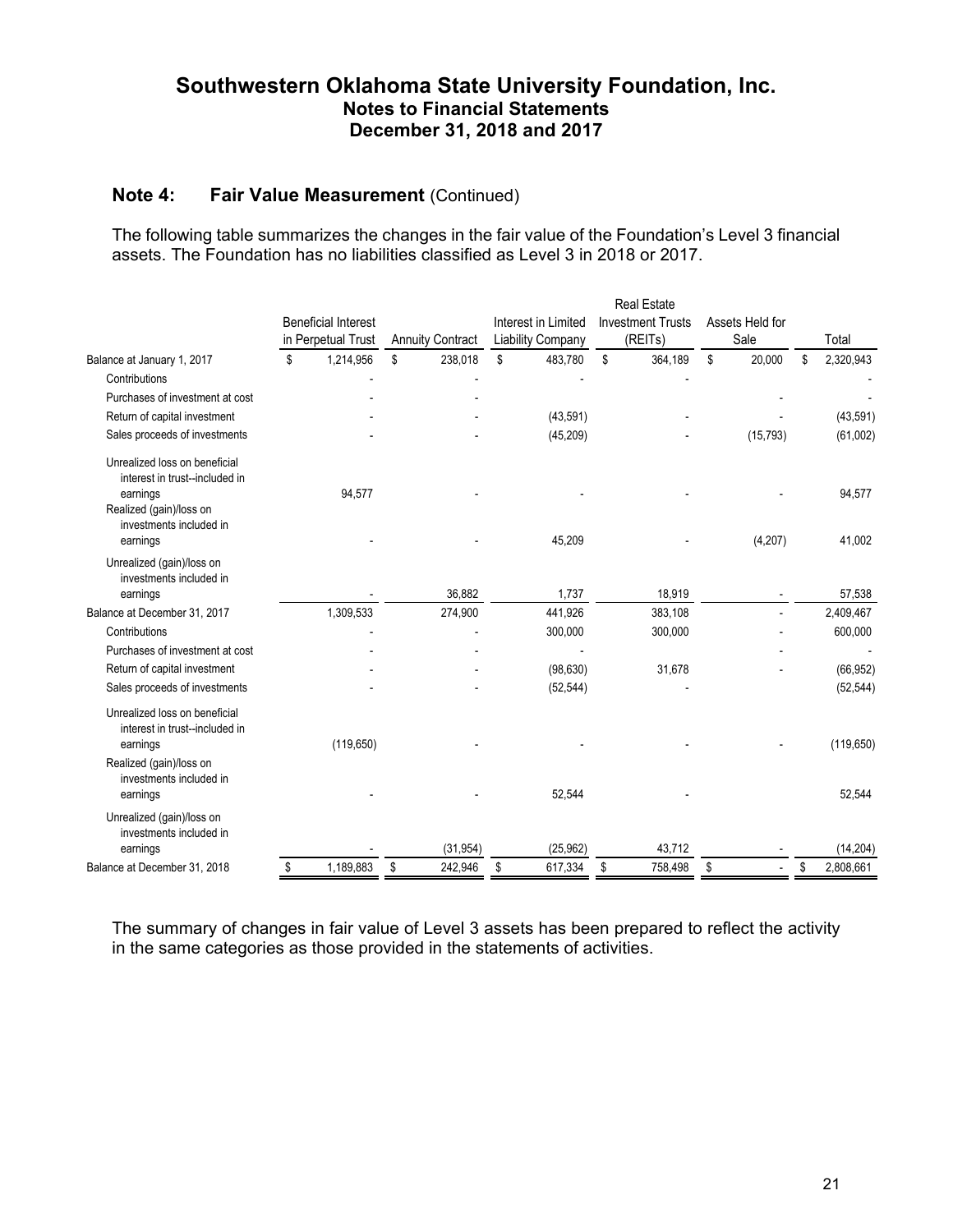### **Note 4: Fair Value Measurement** (Continued)

The Foundation's investments in certain entities that calculate net asset value per share which are measured at fair value include the following:

|                                                      |               | <b>Fair Value</b> |         |                                                            |                      |
|------------------------------------------------------|---------------|-------------------|---------|------------------------------------------------------------|----------------------|
|                                                      | December 31   |                   |         | Redemption                                                 | Redemption           |
|                                                      | 2018          |                   | 2017    | Frequency                                                  | <b>Notice Period</b> |
| Interest in private limited liability<br>company (a) | \$<br>617,334 | \$                | 441,926 | Illiquid until<br>sale of assets                           | N/A                  |
|                                                      |               |                   |         | Illiquid;<br>Restricted<br>security with<br>time & written |                      |
| Interest in private Real Estate                      |               |                   |         | consent                                                    |                      |
| Investment Trust (REIT) (b)                          | 758,498       |                   | 383,108 | constraints                                                | N/A                  |
|                                                      | 1,375,832     | \$                | 825,034 |                                                            |                      |

- (a) This private limited liability company was formed for the purpose of investing in and renting residential rental properties, and incidental leasing of commercial retail space and shall continue in existence until the earlier of the manager's decision to dissolve the company, or the sale of substantially all the Company's assets. There is no opportunity for redemption of funds until substantially all assets are sold. The Foundation has two separate investments with this company. The redemption of the 2016 investment is anticipated to take place between 2017 and 2023. The company has no short positions or unfunded commitments.
- (b) This private Real Estate Investment Trust (REIT) was formed for the purpose of acquiring freestanding, single-tenant, net-leased properties. It is focused on generating predictable, taxsheltered cash flow and attractive total return for shareholders. The REIT is managed by a limited liability company and has no direct employees. Shares are offered via private placement, and new investors are accepted on a monthly basis. Shares when issued are "restricted securities" as such term is defined in Rule 144 and are therefore subject to substantial restrictions on transfer both under the securities laws and to comply with REIT requirements. There is no trading market for the shares, nor is one expected to develop.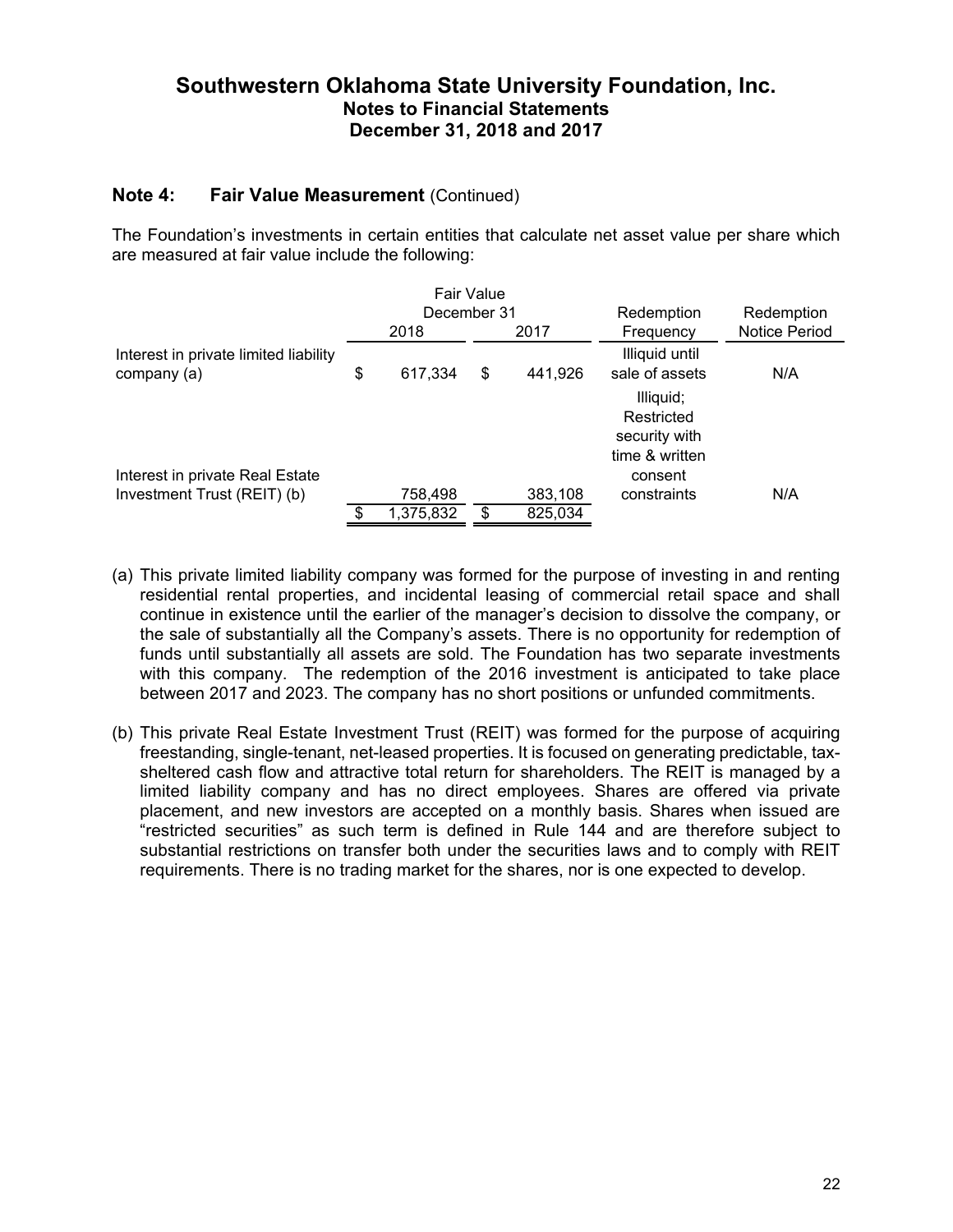### **Note 5: Land, Building, and Equipment**

|                            | 2018          | 2017          |
|----------------------------|---------------|---------------|
| Land                       | \$<br>120,000 | \$<br>120,000 |
| <b>Buildings</b>           | 885,909       | 729,549       |
| Office Equipment           | 4,185         | 4,185         |
| Leasehold improvements     | 32,720        | 32,720        |
| Software                   | 95,136        | 95,136        |
|                            | 1,137,950     | 981,590       |
| Accumulated depreciation   | (400, 305)    | (380, 806)    |
| Net property and equipment | \$<br>737,645 | \$<br>600,784 |

Property and equipment are summarized as follows at December 31:

### **Note 6: Related Party Transactions**

Substantially all expenditures are incurred for the benefit of the University. University management and faculty are very much involved in the operations of the Foundation and are considered related parties. Payable to related party of \$0 and \$134,183 at December 31, 2018 and 2017, respectively, reflect amounts to be paid to the University.

*Rental Property:* The Foundation acquired property and completed construction of a building during 2003. The Foundation has a lease agreement with the University to lease the property for a one-year term expiring on June 30, 2019. The lease provides for annual rental payments of \$70,000 payable in monthly installments of \$5,833. The Foundation is to provide any significant repairs and maintenance. The University is to provide for all utilities, services, and other operating costs including general repair and maintenance. Terms and conditions of the lease are to be reviewed annually. At December 31, 2018, the University is committed to pay rentals, which total \$35,000 through June 30, 2019.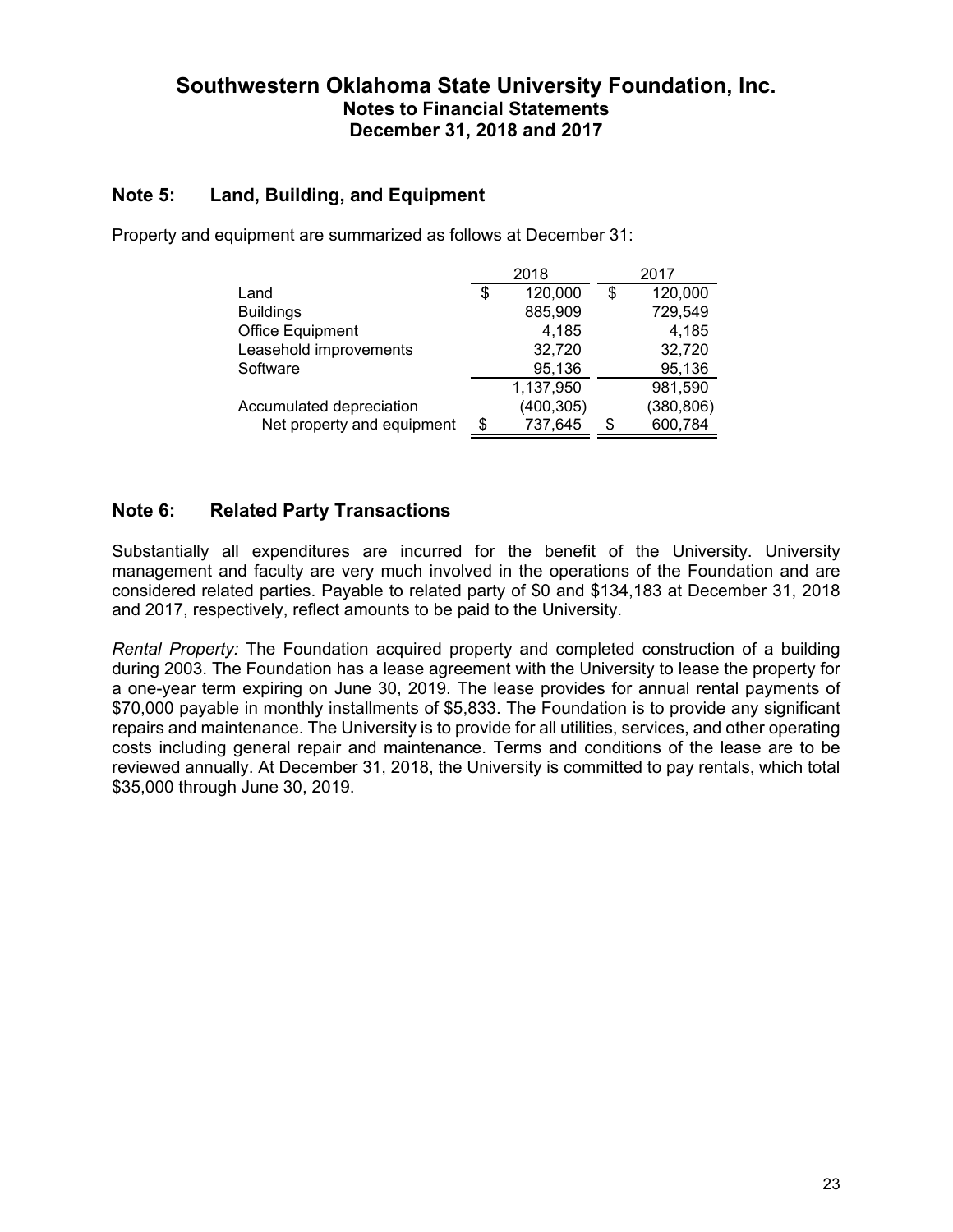### **Note 7: Net Assets**

Net assets without donor restrictions consist of the following at December 31:

|                       |    | 2018    | 2017      |  |
|-----------------------|----|---------|-----------|--|
| Board-designated      |    |         |           |  |
| Endowed chairs        | \$ | 718.285 | 764,948   |  |
| Foundation operations |    | 12,854  | 11.785    |  |
| Undesignated          |    | 26.425  | 345,273   |  |
|                       | S  | 757.564 | 1,122,006 |  |
|                       |    |         |           |  |

Net assets with donor restrictions consist of the following at December 31:

|                                   | 2018      |     | 2017      |
|-----------------------------------|-----------|-----|-----------|
| Scholarship                       | 2,519,902 | \$. | 3,886,139 |
| Foundation operations             | 52.505    |     | 183,305   |
| <b>General University support</b> | 1,010,582 |     | 710,141   |
| <b>Endowed chairs</b>             | 624,592   |     | 842,840   |
| Athletic support                  | 210,375   |     | 100,136   |
|                                   | 4,417,956 | \$  | 5,722,561 |

Net Assets not subject to appropriation or expenditures consist of the following at December 31:

|                                   | 2018         | 2017       |
|-----------------------------------|--------------|------------|
| Scholarship                       | 14, 142, 104 | 13,860,901 |
| Foundation operations             | 418,028      | 414,172    |
| <b>General University support</b> | 490,823      | 273,365    |
| Endowed chairs                    | 2,805,812    | 2,825,928  |
| Athletic support                  | 235,297      | 229,770    |
|                                   | 18,092,064   | 17,604,136 |

Net assets released from restrictions were as follows at December 31:

|                                   |    | 2018    | 2017          |
|-----------------------------------|----|---------|---------------|
| Scholarship                       | \$ | 475,902 | 368,038       |
| Foundation operations             |    | 20,968  | 11,337        |
| <b>General University support</b> |    | 99,496  | 157,708       |
| Endowed chairs                    |    |         | 92,913        |
| Athletic support                  |    | 97,360  | 74,162        |
|                                   | S  | 693,726 | \$<br>704,158 |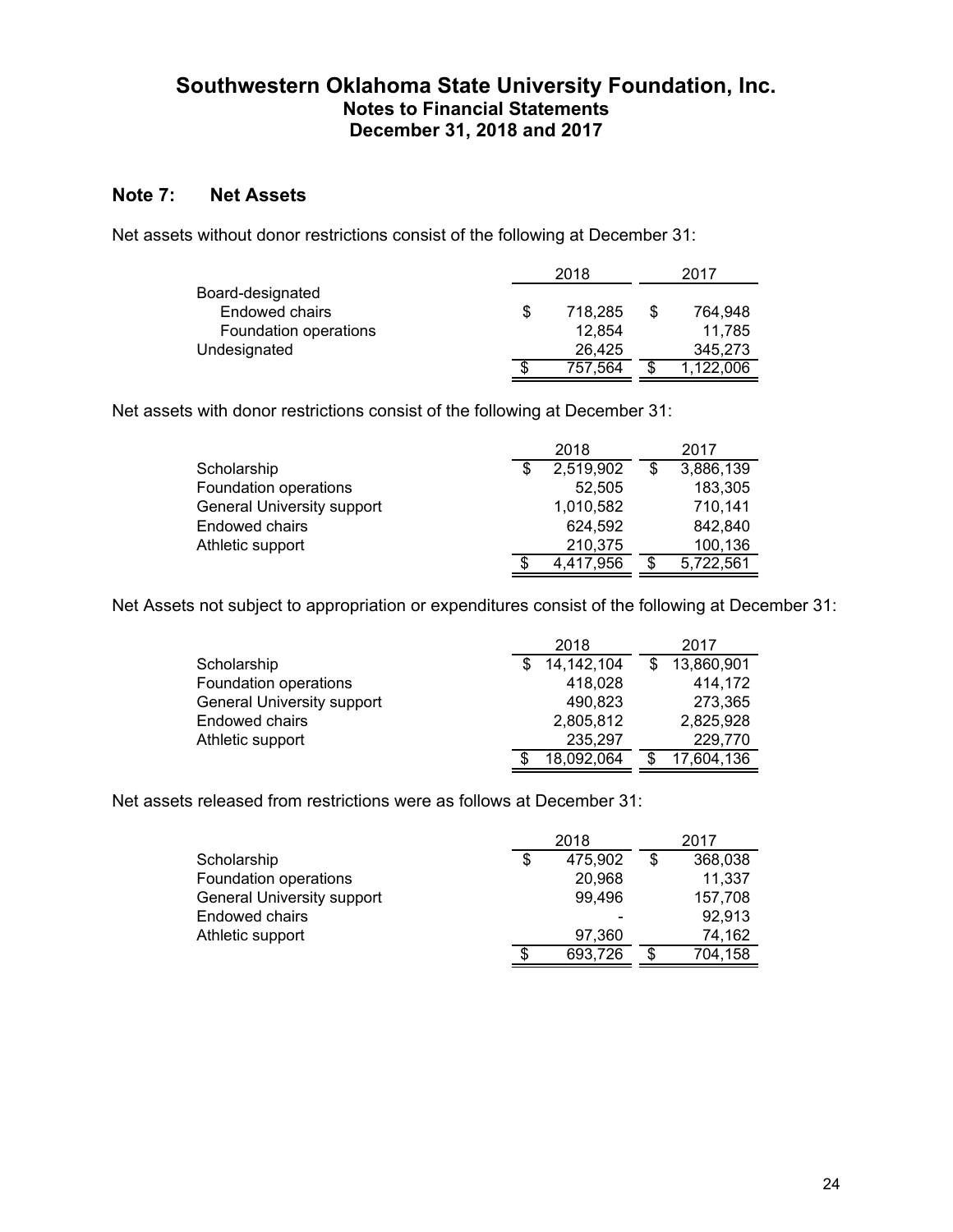### **Note 8: Endowment Disclosures**

The Foundation's endowment consists of approximately 180+ endowment funds established for a variety of purposes. Its endowment includes both donor-restricted endowment funds and funds designated by the Trustees to function as endowments. As required by U.S. GAAP, net assets associated with endowment funds, including funds designated by the Trustees to function as endowments, are classified and reported based on the existence or absence of donor-imposed restrictions.

#### *Interpretation of Relevant Law*

The Trustees of the Foundation have chosen to preserve the fair value of the original gift as of the gift date of the donor-restricted endowment funds absent explicit donor stipulations to the contrary. As a result of this interpretation, the Foundation classifies as net assets with donor restrictions not subject to appropriation (a) the original value of gifts donated to the permanent endowment, (b) the original value of subsequent gifts to the permanent endowment, and (c) accumulations to the permanent endowment made in accordance with the direction of the applicable donor gift instrument at the time the accumulation is added to the fund.

The remaining portion of the donor restricted endowment fund that is not classified in net assets with donor restrictions not subject to appropriation or expenditures is classified as net assets with donor restrictions until those amounts are appropriated for expenditure by the Foundation in a manner consistent with the standard of prudence prescribed by OK UPMIFA. In accordance with OK UPMIFA, the Foundation considers the following factors in making a determination to appropriate or accumulate donor-restricted endowment funds:

- The duration and preservation of the fund;
- The purposes of the Foundation and the donor-restricted endowment fund;
- General economic conditions:
- The possible effect of inflation and deflation;
- The expected total return from income and the appreciation of investments; and
- The investment policies of the Foundation.

#### *Return Objectives and Risk Parameters*

The Foundation has adopted investment and spending policies for endowment assets that attempt to provide a predictable stream of funding to programs supported by its endowment while seeking to maintain the purchasing power of the endowment assets. Under this policy, as approved by the Board of Trustees, the endowment assets are invested in a manner that is intended to produce results which generate a dependable, increasing source of income and appreciation while assuming a moderate level of investment risk. The stated return objective of this policy is the Consumer Price Index plus three percent net of fees. Actual returns in any given year may vary from this amount.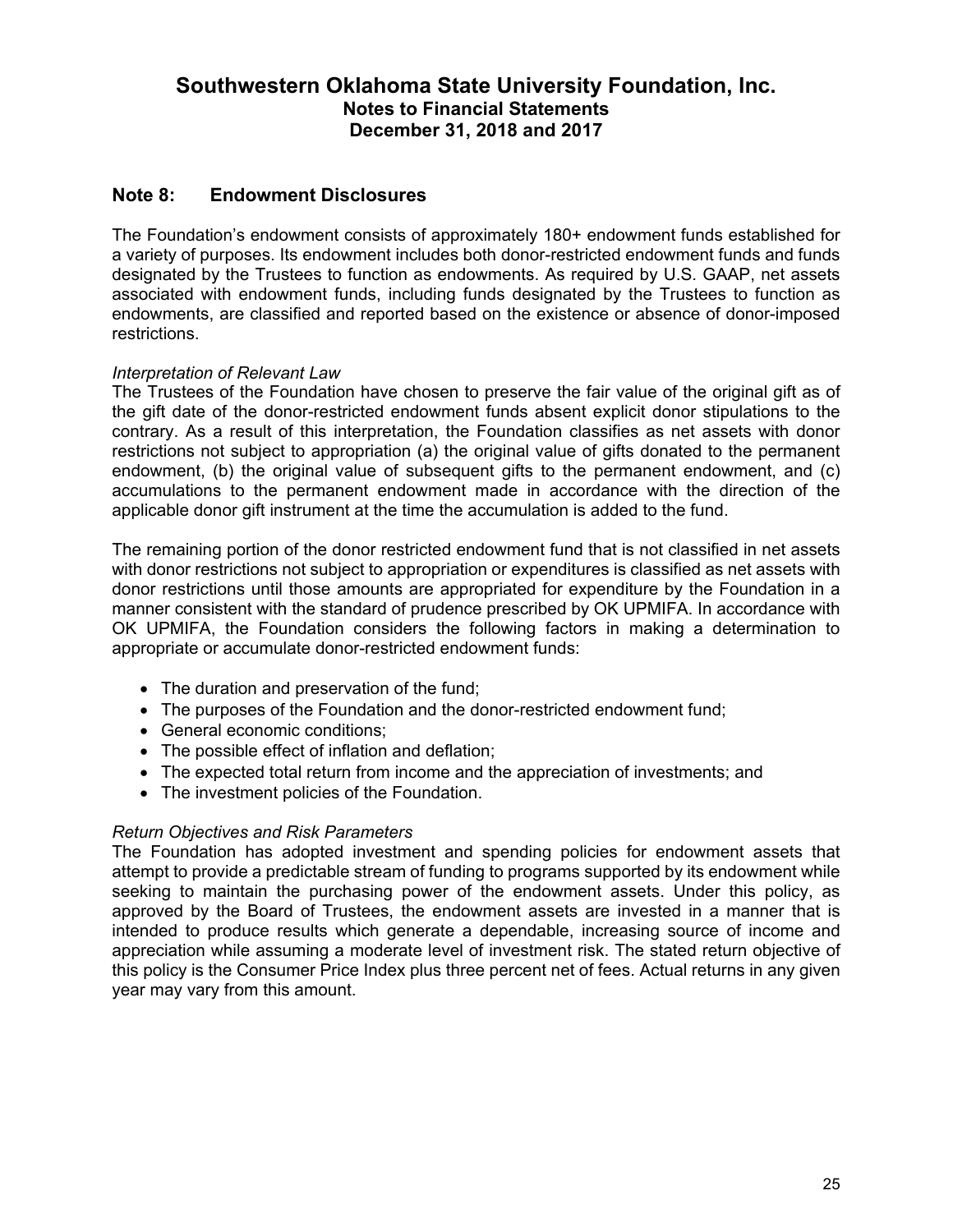### **Note 8: Endowment Disclosures** (Continued)

#### *Strategies for Achieving Objectives*

To satisfy its long-term rate of return objectives, the Foundation relies on a strategy in which investment returns are achieved through both capital appreciation (realized and unrealized) and current yield (interest and dividends). The Foundation formally adopted a revised investment policy statement on December 1, 2016, which includes the following diversified asset allocation and ranges: *equities* (range between 40% up to 75%); *fixed income* (range between 10% up to 50%); *cash equivalents* (range between 0% up to 20%); and *alternative investments* (range between 0% up to 30%).

#### *Spending Policy*

In general, for 2018, the Foundation has a policy of appropriating for distribution each year, eightyfive percent of the net earnings from each endowment fund for the donor-restricted purpose, if any. The remaining fifteen percent of the net earnings are held in the endowment fund in order to provide for inflation and future growth. The Foundation honors the specific requests of each donor, recognizes all investment income, realized and unrealized gains and/or losses as restricted based on donor restrictions, and makes distributions accordingly. In the absence of donor-restrictions on investment income, all earnings from donor-restricted endowment funds are classified as restricted until appropriated for expenditure. All earnings on board-designated endowment funds are classified as unrestricted.

For 2018, the Foundation has a spending policy of appropriating for expenditure each year the equivalent of up to 5% of the rolling 60-month average balance of the endowment fund's fair value as of the immediately preceding year ended December 31.

Endowment net asset composition as of December 31, 2018 is as follows:

|                                  | <b>Without Donor</b> |         | With Donor   |              |     |            |
|----------------------------------|----------------------|---------|--------------|--------------|-----|------------|
|                                  | <b>Restrictions</b>  |         | Restrictions |              |     | Total      |
| Donor-restricted endowment funds |                      | 43.411  |              | \$19,878,274 | -SS | 19,921,685 |
| Board-designated endowment funds |                      | 731.139 |              |              |     | 731.139    |
| Total endowment funds            |                      | 774.550 |              | 19,878,274   | \$  | 20,652,824 |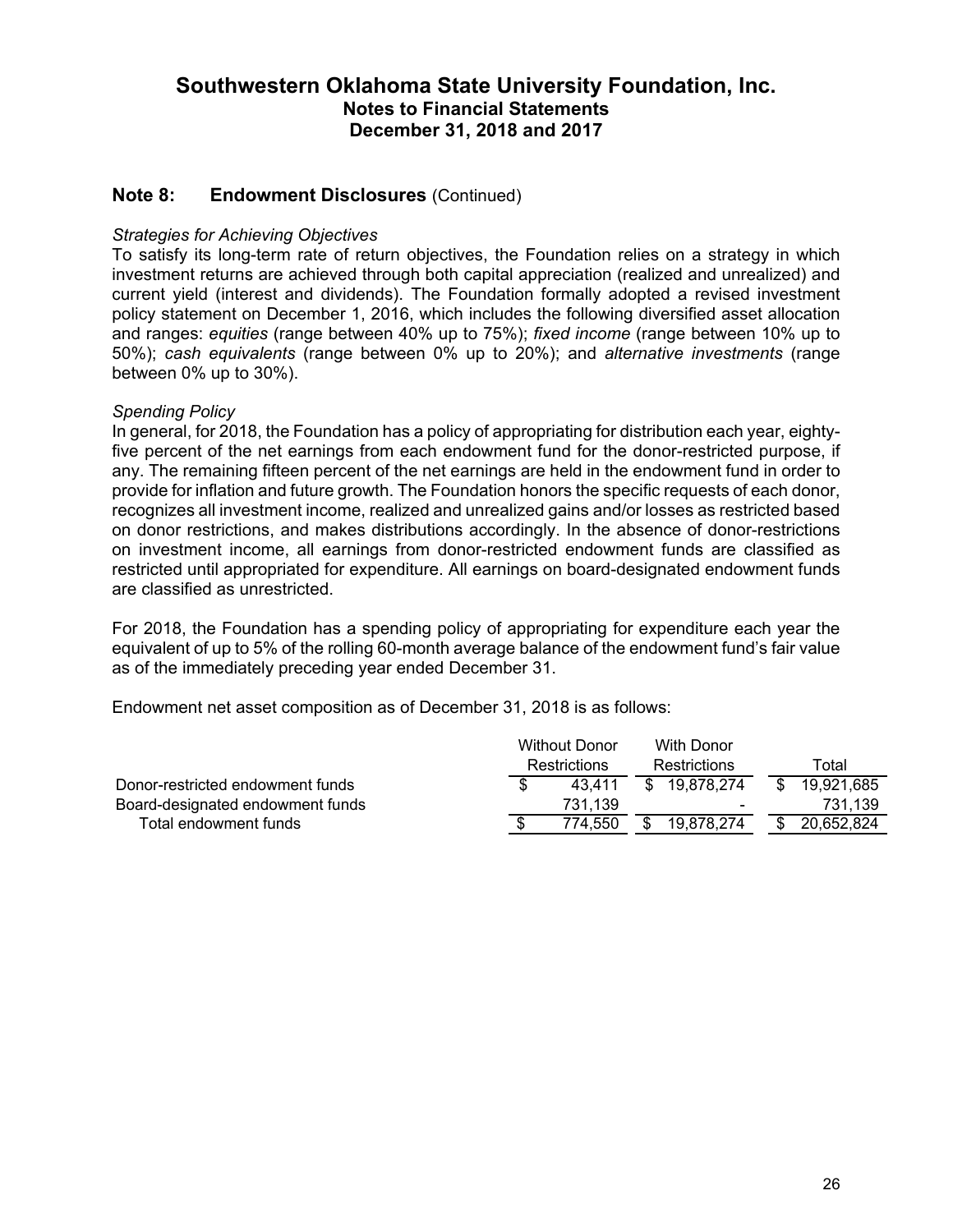### **Note 8: Endowment Disclosures** (Continued)

Changes in endowment net assets during 2018 are as follows:

|                                                   | <b>Without Donor</b> |           | <b>With Donor</b> |               |                  |
|---------------------------------------------------|----------------------|-----------|-------------------|---------------|------------------|
|                                                   | Restrictions         |           |                   | Restrictions  | Total            |
| Endowment net assets, beginning of year           | \$                   | 815,087   | \$.               | 20,826,509    | \$<br>21,641,596 |
| Investment return:                                |                      |           |                   |               |                  |
| Interest and dividends                            |                      | 13,777    |                   | 368,666       | 382,443          |
| Net realized and unrealized gains/(losses)        |                      | (56,316)  |                   | (1,510,256)   | (1, 566, 572)    |
| Total investment returns                          |                      | (42, 539) |                   | (1, 141, 590) | (1, 184, 129)    |
| Contributions                                     |                      | 7,000     |                   | 775,815       | 782,815          |
| Provision for losses on uncollectible pledge      |                      |           |                   | (8,730)       | (8,730)          |
| Program Service Revenues                          |                      | 1.088     |                   | 50            | 1.138            |
| Other income                                      |                      | 6,883     |                   | 1.755         | 8,638            |
| Reclassification - donor directed                 |                      | (5,084)   |                   | (79, 649)     | (84, 733)        |
| Appropriation of endowment assets for expenditure |                      | (7,885)   |                   | (495,886)     | (503, 771)       |
| Endowment net assets, end of year                 |                      | 774,550   | \$.               | 19,878,274    | \$<br>20,652,824 |

Endowment net asset composition as of December 31, 2017 is as follows:

|                                  |                     | Without Donor |  | <b>With Donor</b>        |     |            |
|----------------------------------|---------------------|---------------|--|--------------------------|-----|------------|
|                                  | <b>Restrictions</b> |               |  | <b>Restrictions</b>      |     | Total      |
| Donor-restricted endowment funds |                     | 38.353        |  | \$ 20.826,508            | \$. | 20,864,861 |
| Board-designated endowment funds |                     | 776.734       |  | $\overline{\phantom{0}}$ |     | 776.734    |
| Total endowment funds            |                     | 815.087       |  | 20.826.508               |     | 21.641.595 |

Changes in endowment net assets during 2017 are as follows:

|                                                   | <b>Without Donor</b> |          | <b>With Donor</b> |            |    |            |
|---------------------------------------------------|----------------------|----------|-------------------|------------|----|------------|
|                                                   | Restrictions         |          | Restrictions      |            |    | Total      |
| Endowment net assets, beginning of year           | \$                   | 461,182  | \$.               | 18,232,725 | \$ | 18,693,907 |
| Investment return:                                |                      |          |                   |            |    |            |
| Interest and dividends                            |                      | 12.449   |                   | 299,876    |    | 312,325    |
| Net realized and unrealized gains/(losses)        |                      | 91.791   |                   | 2,403,646  |    | 2,495,437  |
| Total investment returns                          |                      | 104,240  |                   | 2,703,522  |    | 2,807,762  |
| Contributions                                     |                      | 16,739   |                   | 519,225    |    | 535,964    |
| Provision for losses on uncollectible pledge      |                      |          |                   |            |    |            |
| Program Service Revenues                          |                      | 49,685   |                   |            |    | 49,685     |
| Other income                                      |                      | 8.605    |                   | 2.223      |    | 10.828     |
| Reclassification - donor directed                 |                      | 247,962  |                   | (167, 957) |    | 80,005     |
| Appropriation of endowment assets for expenditure |                      | (73,326) |                   | (463,230)  |    | (536,556)  |
| Endowment net assets, end of year                 |                      | 815,087  |                   | 20,826,508 | S  | 21,641,595 |